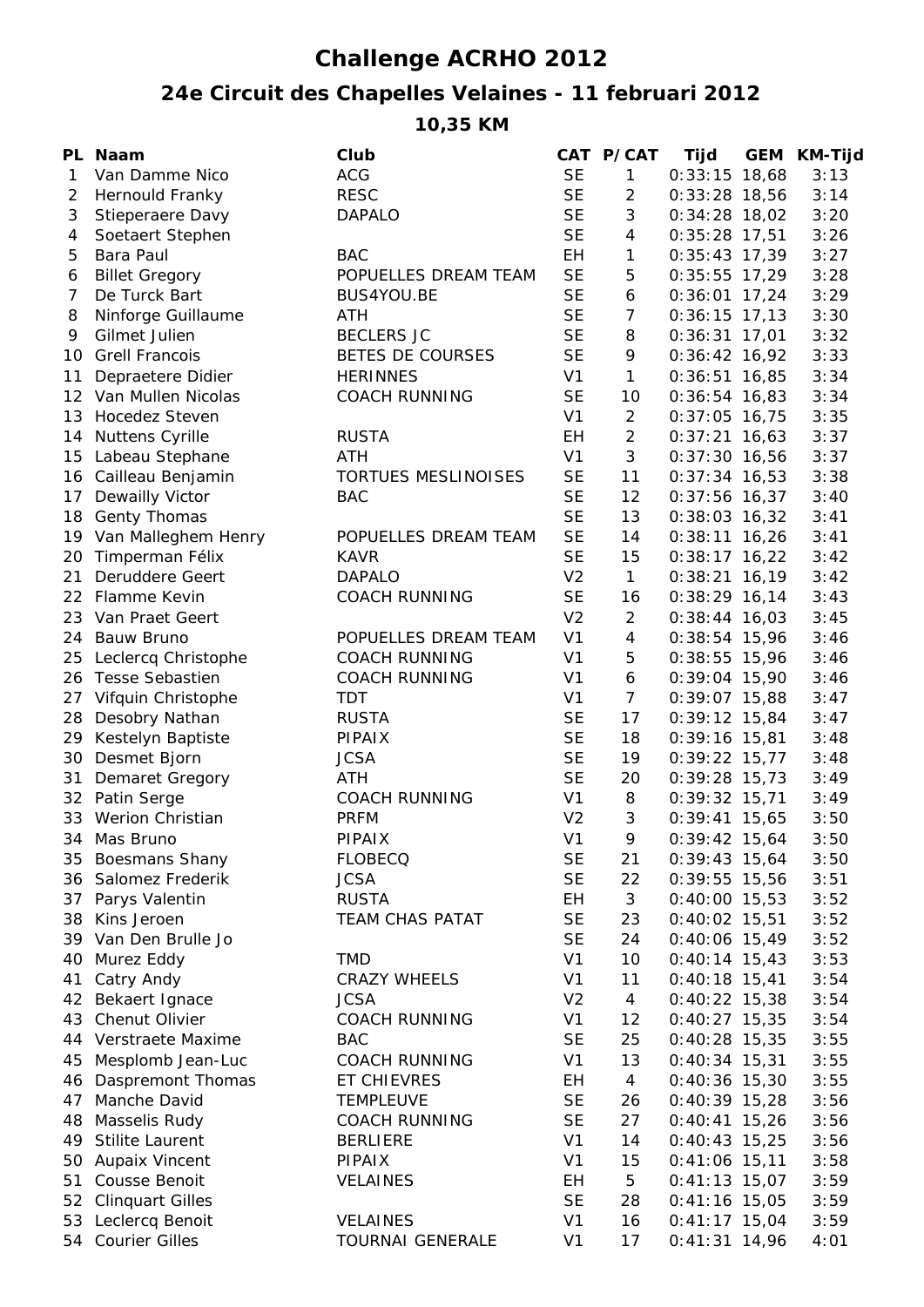|          | PL Naam                        | Club                     |                | CAT P/CAT       | Tijd            | GEM | <b>KM-Tijd</b> |
|----------|--------------------------------|--------------------------|----------------|-----------------|-----------------|-----|----------------|
| 55       | Hazette Henri                  |                          | <b>SE</b>      | 29              | $0:41:32$ 14,95 |     | 4:01           |
| 56       | <b>Fontaine Thierry</b>        | <b>TEMPLEUVE</b>         | V <sub>1</sub> | 18              | $0:41:33$ 14,95 |     | 4:01           |
| 57       | Decuyper Gauthier              | <b>COACH RUNNING</b>     | <b>SE</b>      | 30              | $0:41:34$ 14,94 |     | 4:01           |
| 58       | Cambier Xavier                 | <b>VELAINES</b>          | V <sub>1</sub> | 19              | $0:41:39$ 14,91 |     | 4:01           |
| 59       | Dieryck Pascal                 |                          | V <sub>1</sub> | 20              | $0:41:42$ 14,89 |     | 4:02           |
| 60       | <b>Mathy Axel</b>              | <b>RUSTA</b>             | <b>SE</b>      | 31              | $0:41:43$ 14,89 |     | 4:02           |
| 61       | Plancq Jocelyn                 | <b>BAC</b>               | <b>SE</b>      | 32              | $0:41:46$ 14,87 |     | 4:02           |
| 62       | Lefebvre Emile                 | <b>ASSA</b>              | EH             | 6               | $0:41:54$ 14,82 |     | 4:03           |
| 63       | <b>Boitte Cedric</b>           |                          | <b>SE</b>      | 33              | $0:41:55$ 14,82 |     | 4:03           |
|          | 64 Velghe Jean                 | <b>VELAINES</b>          | V <sub>1</sub> | 21              | $0:41:58$ 14,80 |     | 4:03           |
| 65       | Belkhayat Ghandhi              | <b>TRIGT</b>             | V <sub>1</sub> | 22              | $0:41:59$ 14,79 |     | 4:03           |
|          | 66 Saudemont Frederic          | <b>COACH RUNNING</b>     | V <sub>1</sub> | 23              | $0:42:01$ 14,78 |     | 4:04           |
|          | 67 Deruddere Lies              | <b>DAPALO</b>            | DA             | $\mathbf{1}$    | $0:42:02$ 14,77 |     | 4:04           |
| 68       | Dorchy Cedric                  |                          | <b>SE</b>      | 34              | $0:42:03$ 14,77 |     | 4:04           |
| 69       | <b>Bourgois Geremy</b>         | POPUELLES DREAM TEAM     | EH             | $7\overline{ }$ | $0:42:13$ 14,71 |     | 4:05           |
| 70       | <b>Frederic Alexandre</b>      | <b>JCSA</b>              | V <sub>1</sub> | 24              | $0:42:14$ 14,70 |     | 4:05           |
| 71       | Deglasse Yvon                  |                          | V <sub>2</sub> | 5               | $0:42:17$ 14,69 |     | 4:05           |
| 72       | Dupont Michael                 | <b>PIPAIX</b>            | <b>SE</b>      | 35              | $0:42:29$ 14,62 |     | 4:06           |
| 73       | Tetelain Jean-Baptiste         |                          | <b>SE</b>      | 36              | $0:42:40$ 14,55 |     | 4:07           |
| 74       | <b>Fretin Philippe</b>         | <b>ACCROS 5 CLOCHERS</b> | <b>SE</b>      | 37              | $0:42:45$ 14,53 |     | 4:08           |
| 75       | Carette Alain                  | <b>JCL</b>               | V <sub>1</sub> | 25              | $0:42:51$ 14,49 |     | 4:08           |
| 76       | Murez Anthony                  | <b>TMD</b>               | EH             | 8               | $0:42:52$ 14,49 |     | 4:09           |
| 77       | Stoclet Fabian                 |                          | <b>SE</b>      | 38              | $0:42:56$ 14,46 |     | 4:09           |
|          | 78 Seillier Benjamin           | <b>ZOOMER</b>            | <b>SE</b>      | 39              | $0:43:02$ 14,43 |     | 4:09           |
|          | 79 Wattiez Simon               |                          | <b>SE</b>      | 40              | $0:43:08$ 14,40 |     | 4:10           |
| 80       | Noiret Jimmy                   |                          | <b>SE</b>      | 41              | $0:43:09$ 14,39 |     | 4:10           |
| 81       | <b>Buyssens Julien</b>         |                          | <b>SE</b>      | 42              | $0:43:10$ 14,39 |     | 4:10           |
|          |                                |                          | V <sub>2</sub> |                 |                 |     |                |
| 82<br>83 | Leclercq Eddy<br>Dumoulin Rudi | <b>KAIN B</b>            | V <sub>1</sub> | 6<br>26         | $0:43:11$ 14,38 |     | 4:10           |
|          |                                |                          |                |                 | $0:43:12$ 14,38 |     | 4:10           |
| 84       | Derycke Vincent                | <b>MMM</b>               | V <sub>2</sub> | $\overline{7}$  | $0:43:20$ 14,33 |     | 4:11           |
| 85       | Malvoisin Jerome               | <b>VELAINES</b>          | <b>SE</b>      | 43              | $0:43:22$ 14,32 |     | 4:11           |
| 86       | Neve Pascal                    | ADDM OGY                 | V <sub>1</sub> | 27              | $0:43:25$ 14,30 |     | 4:12           |
| 87       | Landrieu Nicolas               | <b>RHO</b>               | <b>SE</b>      | 44              | $0:43:26$ 14,30 |     | 4:12           |
|          | 88 Audoor Michael              | ADDM OGY                 | <b>SE</b>      | 45              | $0:43:28$ 14,29 |     | 4:12           |
|          | 89 Moulin Jordy                | POPUELLES DREAM TEAM     | <b>SE</b>      | 46              | $0:43:29$ 14,28 |     | 4:12           |
|          | 90 Phelizon Christophe         | <b>TEMPLEUVE</b>         | V <sub>1</sub> | 28              | $0:43:30$ 14,28 |     | 4:12           |
|          | 91 Melchior Jean Romain        | POPUELLES DREAM TEAM     | <b>SE</b>      | 47              | $0:43:31$ 14,27 |     | 4:12           |
|          | 92 Stocman Yannick             | CAP TEAM                 | <b>SE</b>      | 48              | $0:43:32$ 14,26 |     | 4:12           |
|          | 93 Willocq Jean Luc            | <b>ATHRUNNERS</b>        | V <sub>1</sub> | 29              | $0:43:33$ 14,26 |     | 4:12           |
|          | 94 Lemoine Samuel              | <b>JCSA</b>              | <b>SE</b>      | 49              | $0:43:35$ 14,25 |     | 4:13           |
|          | 95 Wauquiez Xavier             | <b>BAC</b>               | <b>SE</b>      | 50              | $0:43:36$ 14,24 |     | 4:13           |
|          | 96 Szlapa Corentin             | PUFF PUFF                | <b>SE</b>      | 51              | $0:43:42$ 14,21 |     | 4:13           |
|          | 97 Gaëtounette Makar           | TOURNAI GENERALE         | V <sub>1</sub> | 30              | $0:43:47$ 14,18 |     | 4:14           |
|          | 98 Debrabandere Florent        | <b>FJATY</b>             | <b>SE</b>      | 52              | $0:43:51$ 14,16 |     | 4:14           |
|          | 99 Frederic Adrien             | <b>BAC</b>               | EH             | 9               | $0:43:56$ 14,14 |     | 4:15           |
|          | 100 Devroede Norbert           | POPUELLES DREAM TEAM     | V <sub>2</sub> | 8               | $0:44:00$ 14,11 |     | 4:15           |
|          | 101 Vanlede Ludovic            | <b>JCSA</b>              | <b>SE</b>      | 53              | $0:44:01$ 14,11 |     | 4:15           |
|          | 102 Demets Bernard             | <b>VELAINES</b>          | <b>SE</b>      | 54              | $0:44:07$ 14,08 |     | 4:16           |
|          | 103 Vinchent Miguel            | <b>VELAINES</b>          | <b>SE</b>      | 55              | $0:44:09$ 14,07 |     | 4:16           |
|          | 104 Petillon Philippe          |                          | <b>SE</b>      | 56              | $0:44:13$ 14,04 |     | 4:16           |
|          | 105 Vervacke Christophe        | <b>VELAINES</b>          | V <sub>1</sub> | 31              | $0:44:17$ 14,02 |     | 4:17           |
|          | 106 Gilquain Patrick           | POPUELLES DREAM TEAM     | V <sub>1</sub> | 32              | $0:44:19$ 14,01 |     | 4:17           |
|          | 107 Leblanc Paul Andre         | POPUELLES DREAM TEAM     | V <sub>1</sub> | 33              | $0:44:21$ 14,00 |     | 4:17           |
|          | 108 Fitdevoie Pierre           | <b>MONT SAINTE</b>       | V <sub>1</sub> | 34              | $0:44:25$ 13,98 |     | 4:17           |
|          | 109 Lubrez Jean Francois       |                          | V <sub>1</sub> | 35              | $0:44:26$ 13,98 |     | 4:18           |
|          | 110 Dubuisson Jean             | POPUELLES DREAM TEAM     | <b>SE</b>      | 57              | $0:44:27$ 13,97 |     | 4:18           |
|          | 111 Gauchet Gaspard            |                          | <b>EH</b>      | 10              | $0:44:28$ 13,97 |     | 4:18           |
|          | 112 Baudry Jérèmy              | <b>KAIN B</b>            | <b>EH</b>      | 11              | $0:44:29$ 13,96 |     | 4:18           |
|          | 113 Devolder Kevin             | <b>BAC</b>               | <b>SE</b>      | 58              | $0:44:36$ 13,92 |     | 4:19           |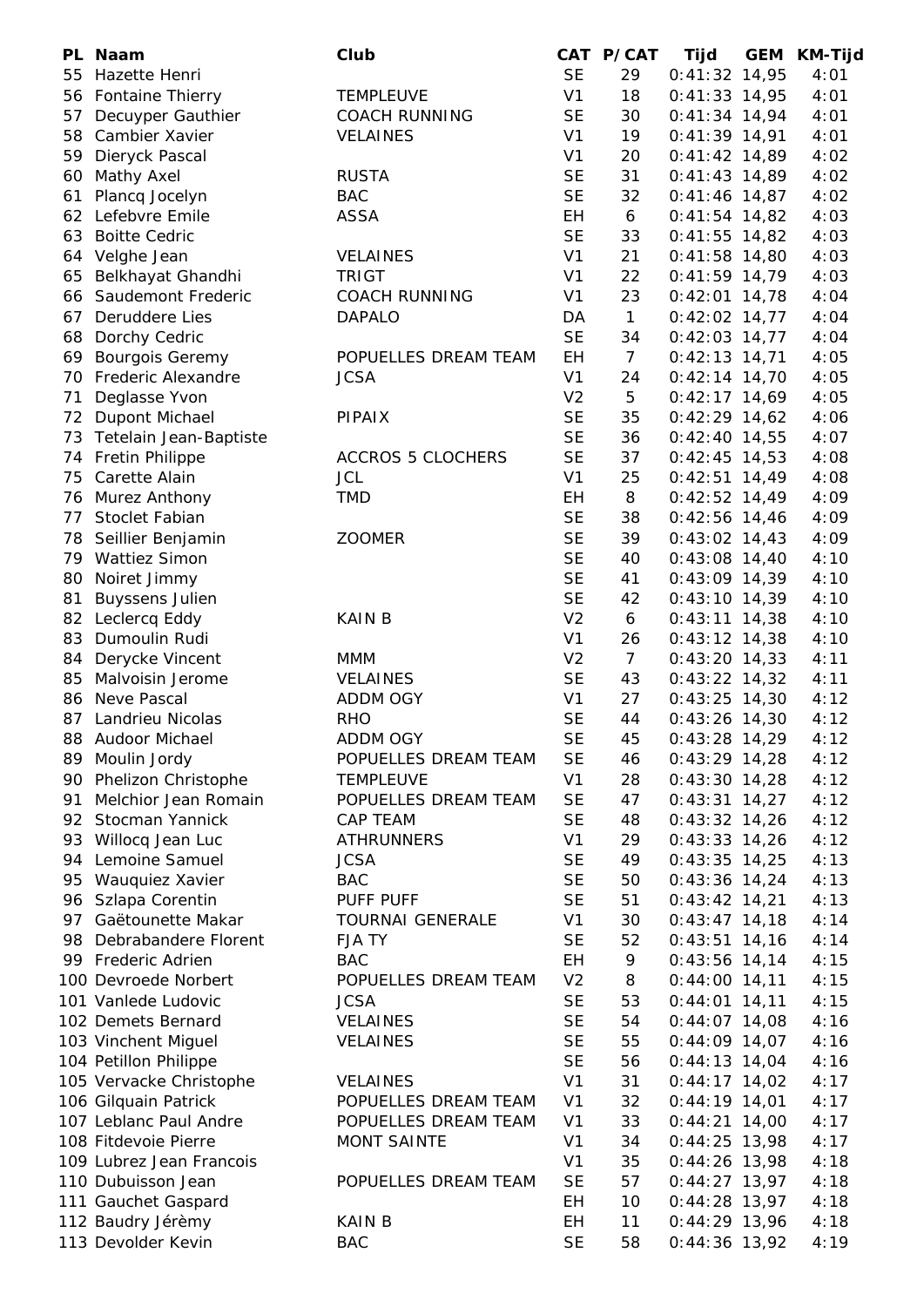| PL Naam                     | Club                     |                | CAT P/CAT      | Tijd            | <b>GEM</b> | <b>KM-Tijd</b> |
|-----------------------------|--------------------------|----------------|----------------|-----------------|------------|----------------|
| 114 Dervaux Philippe        | <b>TDT</b>               | V <sub>1</sub> | 36             | $0:44:38$ 13,91 |            | 4:19           |
| 115 Lichnowski Gregory      | LES NOIX DE COCO         | <b>SE</b>      | 59             | $0:44:40$ 13,90 |            | 4:19           |
| 116 Delanghe Didier         | ROAD RUNNING TOURNAI     | V <sub>1</sub> | 37             | $0:44:46$ 13,87 |            | 4:20           |
| 117 Ducatteeuw Yann         | <b>BERLIERE</b>          | <b>SE</b>      | 60             | $0:44:49$ 13,86 |            | 4:20           |
| 118 Petini Ryan             |                          | EH             | 12             | $0:44:56$ 13,82 |            | 4:20           |
| 119 Mercier Pascal          | <b>KAIN B</b>            | V <sub>2</sub> | 9              | $0:44:57$ 13,82 |            | 4:21           |
| 120 Fraselle Pascal         | <b>JC LUINGNE</b>        | <b>SE</b>      | 61             | $0:45:02$ 13,79 |            | 4:21           |
| 121 Caillau Roland          | AC BELOEIL               | V <sub>2</sub> | 10             | $0:45:07$ 13,76 |            | 4:22           |
| 122 Desobry Johan           | <b>RUSTA</b>             | V <sub>2</sub> | 11             | $0:45:15$ 13,72 |            | 4:22           |
| 123 Grzegorzewski Ludovic   | LES NOIX DE COCO         | <b>SE</b>      | 62             | $0:45:20$ 13,70 |            | 4:23           |
| 124 Vandriessche Jean-Marie | <b>BAC</b>               | V <sub>3</sub> | $\mathbf{1}$   | $0:45:23$ 13,68 |            | 4:23           |
| 125 Breda Jeremie           | <b>JC MARDI</b>          | <b>SE</b>      | 63             | $0:45:24$ 13,68 |            | 4:23           |
| 126 Denuncq Nicolas         |                          | <b>SE</b>      | 64             | $0:45:25$ 13,67 |            | 4:23           |
| 127 Destrebecq Bernard      |                          | V <sub>1</sub> | 38             | $0:45:29$ 13,65 |            | 4:24           |
| 128 Thirionet Cédric        |                          | <b>SE</b>      | 65             | $0:45:30$ 13,65 |            | 4:24           |
| 129 Gaillet Christophe      | <b>TEMPLEUVE</b>         | <b>SE</b>      | 66             | $0:45:31$ 13,64 |            | 4:24           |
| 130 Mariage Michel          | <b>BAC</b>               | V <sub>2</sub> | 12             | $0:45:32$ 13,64 |            | 4:24           |
| 131 Razee Jean-Bapiste      |                          | <b>SE</b>      | 67             | $0:45:37$ 13,61 |            | 4:24           |
| 132 Deconinck Jérôme        | <b>BAC</b>               | <b>SE</b>      | 68             | $0:45:39$ 13,60 |            | 4:25           |
| 133 De Billoëz Quentin      |                          | <b>SE</b>      | 69             | $0:45:40$ 13,60 |            | 4:25           |
| 134 Beghin Jean Francois    | POPUELLES DREAM TEAM     | <b>SE</b>      | 70             | $0:45:41$ 13,59 |            | 4:25           |
| 135 Desmette Loïc           | <b>TRIGT</b>             | EH             | 13             | $0:45:43$ 13,58 |            | 4:25           |
| 136 Wiseur Alexis           | <b>LIMACE</b>            | EH             | 14             | $0:45:44$ 13,58 |            | 4:25           |
| 137 Monniez Fabrice         |                          | V <sub>1</sub> | 39             | $0:45:46$ 13,57 |            | 4:25           |
| 138 Putman Claude           | <b>JCSA</b>              | V <sub>1</sub> | 40             | $0:45:51$ 13,54 |            | 4:26           |
| 139 Cloet Jean-Christophe   | <b>BAC</b>               | <b>SE</b>      | 71             | $0:45:55$ 13,52 |            | 4:26           |
| 140 Delannoy Frederic       | <b>ECLA</b>              | V <sub>1</sub> | 41             | $0:45:56$ 13,52 |            | 4:26           |
| 141 Depluverez Paul         | <b>ASSA</b>              | V <sub>2</sub> | 13             | $0:46:01$ 13,50 |            | 4:27           |
| 142 Clerx Vincent           | <b>PIPAIX</b>            | V <sub>1</sub> | 42             | $0:46:02$ 13,49 |            | 4:27           |
| 143 Delhuvenne Rene         |                          | V <sub>2</sub> | 14             | $0:46:04$ 13,48 |            | 4:27           |
| 144 Camberlin Laurent       | <b>BAC</b>               | <b>SE</b>      | 72             | $0:46:07$ 13,47 |            | 4:27           |
| 145 Soldai Patrick          | <b>BAC</b>               | V <sub>2</sub> | 15             | $0:46:09$ 13,46 |            | 4:28           |
| 146 Demay François          | <b>JUPITEAM</b>          | <b>SE</b>      | 73             | $0:46:10$ 13,45 |            | 4:28           |
| 147 Chantry Louis           | POPUELLES DREAM TEAM     | V <sub>1</sub> | 43             | $0:46:11$ 13,45 |            | 4:28           |
| 148 De Coninck Benoit       | <b>ACCROS 5 CLOCHERS</b> | V <sub>1</sub> | 44             | $0:46:13$ 13,44 |            | 4:28           |
| 149 Ketelair Livin          | ASSA                     | V <sub>3</sub> | $\overline{2}$ | $0:46:14$ 13,43 |            | 4:28           |
| 150 Bossut Chris            | CAP TEAM                 | <b>SE</b>      | 74             | $0:46:24$ 13,38 |            | 4:29           |
| 151 Bailey Edward           | <b>CAP TEAM</b>          | V <sub>1</sub> | 45             | $0:46:26$ 13,37 |            | 4:29           |
| 152 Masure Michael          |                          | <b>SE</b>      | 75             | $0:46:28$ 13,36 |            | 4:29           |
| 153 Vantyghem Alain         |                          | V <sub>2</sub> | 16             | $0:46:33$ 13,34 |            | 4:30           |
| 154 Liagre Sébastien        | <b>BAC</b>               | V <sub>1</sub> | 46             | $0:46:35$ 13,33 |            | 4:30           |
| 155 Nyssen Alain            | <b>BAC</b>               | V <sub>1</sub> | 47             | $0:46:37$ 13,32 |            | 4:30           |
| 156 Debaisieux Serge        |                          | V <sub>2</sub> | 17             | $0:46:38$ 13,32 |            | 4:30           |
| 157 Allard Francois         | LESDAIN D LA MER         | <b>SE</b>      | 76             | $0:46:41$ 13,30 |            | 4:31           |
| 158 Beudin Patrick          | <b>CRAZY WHEELS</b>      | V <sub>2</sub> | 18             | $0:46:45$ 13,28 |            | 4:31           |
| 159 Alavoine Gratien        |                          | <b>SE</b>      | 77             | $0:46:46$ 13,28 |            | 4:31           |
| 160 Dubois Jean             | <b>CRAZY WHEELS</b>      | V <sub>2</sub> | 19             | $0:46:48$ 13,27 |            | 4:31           |
| 161 Vanhoorelbeke Renzo     |                          | <b>SE</b>      | 78             | $0:46:49$ 13,26 |            | 4:31           |
| 162 Grell Georg             | <b>GREG S TEAM</b>       | V <sub>2</sub> | 20             | $0:46:50$ 13,26 |            | 4:31           |
| 163 Dervaux Jean-Michel     | <b>PIPAIX</b>            | V <sub>1</sub> | 48             | $0:46:53$ 13,25 |            | 4:32           |
| 164 Crommelinck Stéphane    | LESDAIN D LA MER         | <b>SE</b>      | 79             | $0:46:54$ 13,24 |            | 4:32           |
| 165 Duquenne Michel         | <b>JCSA</b>              | V <sub>2</sub> | 21             | $0:46:57$ 13,23 |            | 4:32           |
| 166 Boulanger Julien        | <b>JCSA</b>              | <b>SE</b>      | 80             | $0:46:58$ 13,22 |            | 4:32           |
| 167 Heremans Patrick        | ADDM OGY                 | V <sub>1</sub> | 49             | $0:47:00$ 13,21 |            | 4:32           |
| 168 Nortier Nicolas         | <b>VELAINES</b>          | V <sub>1</sub> | 50             | $0:47:01$ 13,21 |            | 4:33           |
| 169 Jacobs Marc             | POPUELLES DREAM TEAM     | V <sub>1</sub> | 51             | $0:47:02$ 13,20 |            | 4:33           |
| 170 Deman Maxime            | <b>TEMPLEUVE</b>         | <b>SE</b>      | 81             | $0:47:03$ 13,20 |            | 4:33           |
| 171 Bartz Laurence          | <b>SPHO</b>              | Α1             | $\mathbf{1}$   | $0:47:05$ 13,19 |            | 4:33           |
| 172 Vandenbroucke Gino      | LUINGNE TRIATHLON        | V <sub>1</sub> | 52             | $0:47:06$ 13,18 |            | 4:33           |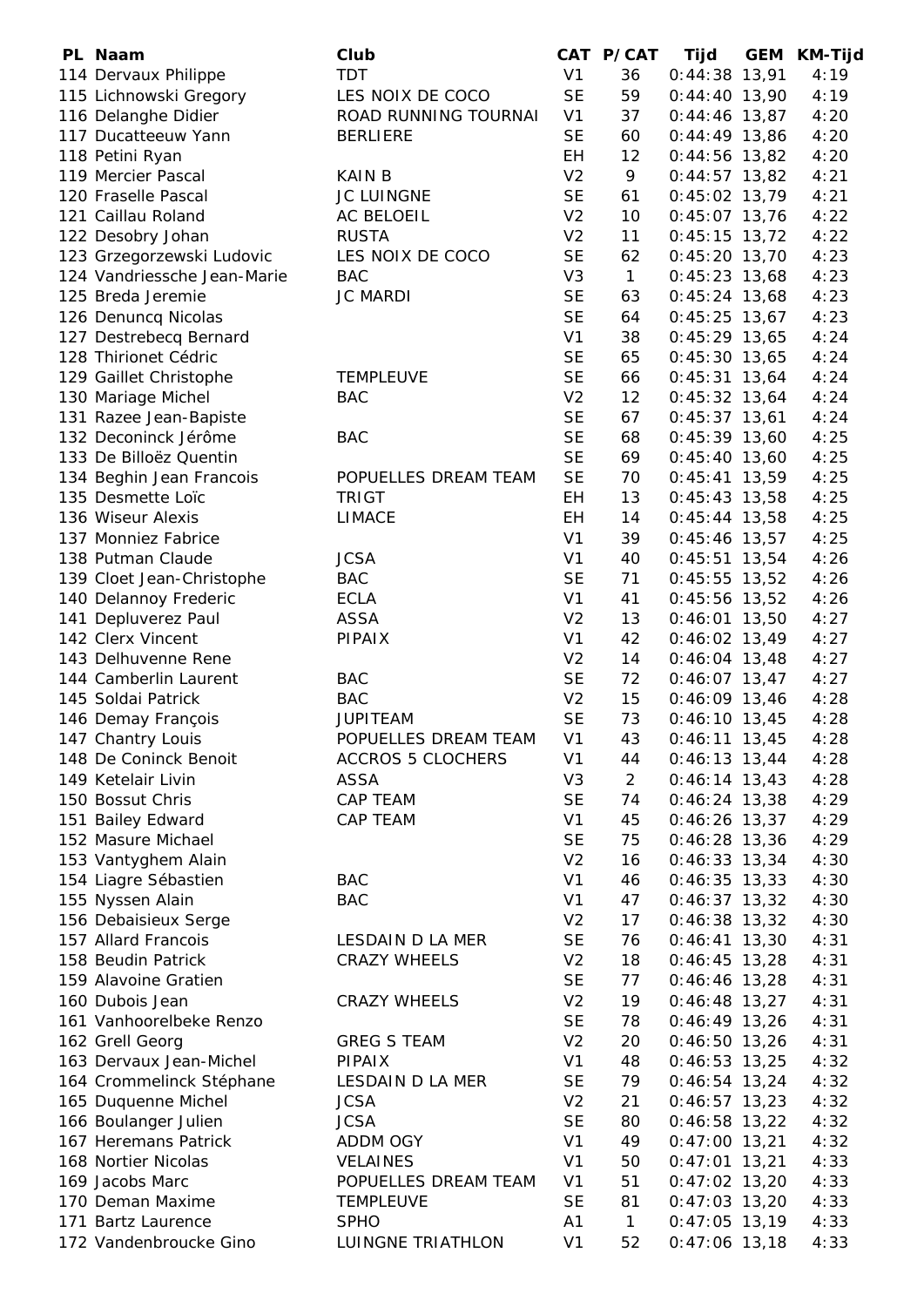| PL Naam                   | Club                       |                | CAT P/CAT      | Tijd            | <b>GEM</b> | <b>KM-Tijd</b> |
|---------------------------|----------------------------|----------------|----------------|-----------------|------------|----------------|
| 173 Van Driessche Damien  | <b>VELAINES</b>            | <b>SE</b>      | 82             | $0:47:10$ 13,17 |            | 4:33           |
| 174 Malengreaux Fabrice   |                            | V <sub>1</sub> | 53             | $0:47:18$ 13,13 |            | 4:34           |
| 175 Timmerman Sébastien   |                            | <b>SE</b>      | 83             | $0:47:19$ 13,12 |            | 4:34           |
| 176 Bohems Andre          | <b>ACCROS 5 CLOCHERS</b>   | V <sub>1</sub> | 54             | $0:47:20$ 13,12 |            | 4:34           |
| 177 Lecocq Pierre         | <b>CAP TEAM</b>            | V <sub>2</sub> | 22             | $0:47:22$ 13,11 |            | 4:35           |
| 178 Mariage Quentin       | <b>TEMPLEUVE</b>           | <b>SE</b>      | 84             | $0:47:24$ 13,10 |            | 4:35           |
| 179 Kargar Samani Khalil  | CAP TEAM                   | V <sub>2</sub> | 23             | $0:47:27$ 13,09 |            | 4:35           |
| 180 Van Den Brulle Roland | <b>TORTUES MESLINOISES</b> | V <sub>3</sub> | 3              | $0:47:32$ 13,06 |            | 4:36           |
| 181 Soris Frederic        | POPUELLES DREAM TEAM       | <b>SE</b>      | 85             | $0:47:35$ 13,05 |            | 4:36           |
| 182 Frederic Marie Pierre | <b>ACCROS 5 CLOCHERS</b>   | A1             | $\overline{2}$ | $0:47:38$ 13,04 |            | 4:36           |
| 183 Binet Johnny          | <b>ACCROS 5 CLOCHERS</b>   | V <sub>1</sub> | 55             | $0:47:39$ 13,03 |            | 4:36           |
| 184 Plasman Denis         |                            | <b>SE</b>      | 86             | $0:47:40$ 13,03 |            | 4:36           |
| 185 Couvreur Martin       | <b>Z RURRERS ZARREN</b>    | V <sub>2</sub> | 24             | $0:47:42$ 13,02 |            | 4:37           |
| 186 Dumont Bruno          | <b>CRAZY WHEELS</b>        | V <sub>1</sub> | 56             | $0:47:48$ 12,99 |            | 4:37           |
| 187 Cornu Gaetan          | <b>KAIN B</b>              | V <sub>1</sub> | 57             | $0:47:50$ 12,98 |            | 4:37           |
| 188 Sinty Stéphane        |                            | <b>SE</b>      | 87             | $0:47:51$ 12,98 |            | 4:37           |
| 189 Dewinter Jonathan     |                            | <b>SE</b>      | 88             | $0:47:53$ 12,97 |            | 4:38           |
| 190 Carpentier Séverine   | <b>SPHO</b>                | A <sub>1</sub> | 3              | $0:47:58$ 12,95 |            | 4:38           |
| 191 Dorchy Quentin        | <b>TEMPLEUVE</b>           | <b>SE</b>      | 89             | $0:47:59$ 12,94 |            | 4:38           |
| 192 Tricot Guillaume      |                            | <b>SE</b>      | 90             | $0:48:02$ 12,93 |            | 4:38           |
| 193 Silva Francesco       | <b>BAC</b>                 | <b>SE</b>      | 91             | $0:48:04$ 12,92 |            | 4:39           |
| 194 Choteau Ludovic       | LESDAIN D LA MER           | <b>SE</b>      | 92             | $0:48:08$ 12,90 |            | 4:39           |
| 195 Spriet Frederic       |                            | <b>SE</b>      | 93             | $0:48:11$ 12,89 |            | 4:39           |
| 196 Desbruck Bertrand     | <b>VELAINES</b>            | V <sub>2</sub> | 25             | $0:48:13$ 12,88 |            | 4:40           |
| 197 Savary Hugo           |                            | <b>SE</b>      | 94             | $0:48:16$ 12,87 |            | 4:40           |
| 198 Sulmon Robin          | <b>TOURNAI GENERALE</b>    | <b>SE</b>      | 95             | $0:48:17$ 12,86 |            | 4:40           |
| 199 Dubois Olivier        |                            | <b>SE</b>      | 96             | $0:48:18$ 12,86 |            | 4:40           |
| 200 Boutry Vincent        | <b>ADDM OGY</b>            | <b>SE</b>      | 97             | $0:48:21$ 12,84 |            | 4:40           |
| 201 Obsomer Andre         | <b>VELAINES</b>            | V <sub>2</sub> | 26             | $0:48:22$ 12,84 |            | 4:40           |
| 202 Roussel Jean Francois |                            | V <sub>1</sub> | 58             | $0:48:23$ 12,83 |            | 4:40           |
| 203 Deprey Michel         |                            | V <sub>2</sub> | 27             | $0:48:25$ 12,83 |            | 4:41           |
| 204 Fourdin Vincent       |                            | <b>SE</b>      | 98             | 0:48:26 12,82   |            | 4:41           |
| 205 Vanhamme Bruno        | <b>JC LUINGNE</b>          | <b>SE</b>      | 99             | $0:48:28$ 12,81 |            | 4:41           |
| 206 Radot Thomas          | <b>JFL TEAM</b>            | <b>SE</b>      | 100            | $0:48:29$ 12,81 |            | 4:41           |
| 207 Dereux Francis        |                            | V <sub>3</sub> | 4              | $0:48:32$ 12,80 |            | 4:41           |
| 208 Sarot Pascale         | <b>PRFM</b>                | A2             | $\mathbf{1}$   | $0:48:33$ 12,79 |            | 4:41           |
| 209 Desbruyeres Olivier   | <b>TOURNAI GENERALE</b>    | <b>SE</b>      | 101            | $0:48:35$ 12,78 |            | 4:42           |
| 210 Van Malleghem Ariane  | KAIN B                     | A2             | $\overline{2}$ | $0:48:36$ 12,78 |            | 4:42           |
| 211 Stassen Pierre        | <b>TOURNAI GENERALE</b>    | <b>SE</b>      | 102            | $0:48:37$ 12,77 |            | 4:42           |
| 212 Masai Christian       | <b>KAIN B</b>              | V <sub>2</sub> | 28             | $0:48:38$ 12,77 |            | 4:42           |
| 213 Baekelandt Dany       | <b>VELAINES</b>            | V <sub>2</sub> | 29             | $0:48:39$ 12,76 |            | 4:42           |
| 214 Debaisieux François   |                            | <b>SE</b>      | 103            | $0:48:40$ 12,76 |            | 4:42           |
| 215 Flamme Jean Michel    | <b>JCSA</b>                | V <sub>2</sub> | 30             | $0:48:41$ 12,76 |            | 4:42           |
| 216 Strumelle Jean Michel | <b>TORTUES MESLINOISES</b> | V <sub>2</sub> | 31             | $0:48:42$ 12,75 |            | 4:42           |
| 217 Vastrat Micheal       |                            | <b>SE</b>      | 104            | $0:48:43$ 12,75 |            | 4:42           |
| 218 Duhem Gerard          | <b>BAC</b>                 | V <sub>1</sub> | 59             | $0:48:44$ 12,74 |            | 4:43           |
| 219 Decubber Marc         | <b>BAC</b>                 | V <sub>2</sub> | 32             | $0:48:45$ 12,74 |            | 4:43           |
| 220 Dupret Didier         | <b>BAC</b>                 | V <sub>1</sub> | 60             | $0:48:47$ 12,73 |            | 4:43           |
| 221 Baveye Simon          |                            | EH             | 15             | $0:48:50$ 12,72 |            | 4:43           |
| 222 Courtens Christian    |                            | V <sub>3</sub> | 5              | $0:48:52$ 12,71 |            | 4:43           |
| 223 Cocu Jean Luc         | <b>PRFM</b>                | V <sub>3</sub> | 6              | $0:48:54$ 12,70 |            | 4:43           |
| 224 Nourry Jonathan       |                            | <b>SE</b>      | 105            | $0:48:56$ 12,69 |            | 4:44           |
| 225 Depoorter Wim         | <b>Z RURRERS ZARREN</b>    | V <sub>1</sub> | 61             | $0:48:59$ 12,68 |            | 4:44           |
| 226 Maertens Sébastien    | PUFF PUFF                  | <b>SE</b>      | 106            | $0:49:00$ 12,67 |            | 4:44           |
| 227 Lartillier Frederic   |                            | V <sub>1</sub> | 62             | $0:49:04$ 12,66 |            | 4:44           |
| 228 Deboever Francis      |                            | V <sub>1</sub> | 63             | $0:49:05$ 12,65 |            | 4:45           |
| 229 Lebain Alain          | <b>VELAINES</b>            | V <sub>2</sub> | 33             | $0:49:08$ 12,64 |            | 4:45           |
| 230 Barrez Francis        |                            | V <sub>2</sub> | 34             | $0:49:10$ 12,63 |            | 4:45           |
| 231 Platteau Emmanuel     | ET CHIEVRES                | V <sub>1</sub> | 64             | $0:49:11$ 12,63 |            | 4:45           |
|                           |                            |                |                |                 |            |                |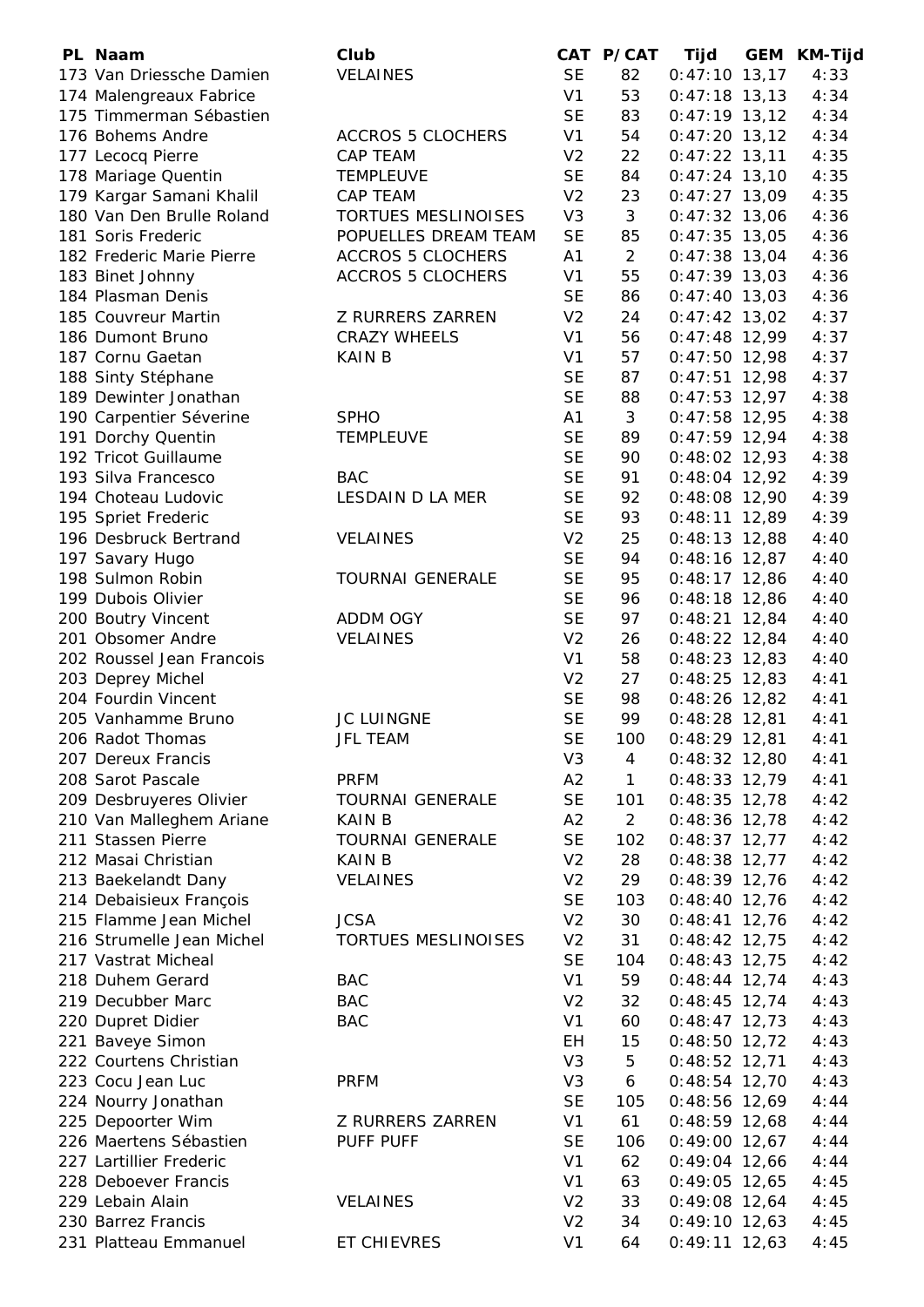| PL Naam                   | Club                       |                | CAT P/CAT      | <b>Tijd</b>     | GEM | <b>KM-Tijd</b> |
|---------------------------|----------------------------|----------------|----------------|-----------------|-----|----------------|
| 232 Maessens Jos          |                            | V <sub>1</sub> | 65             | $0:49:15$ 12,61 |     | 4:46           |
| 233 Robin Jean-Christophe | <b>BERLIERE</b>            | <b>SE</b>      | 107            | $0:49:18$ 12,60 |     | 4:46           |
| 234 Poot Laurent          |                            | V <sub>1</sub> | 66             | $0:49:22$ 12,58 |     | 4:46           |
| 235 Vandewaetere Stéfaan  | Z RURRERS ZARREN           | V <sub>1</sub> | 67             | $0:49:24$ 12,57 |     | 4:46           |
| 236 Van Nerom Eddy        | ANDERLECHT                 | V <sub>1</sub> | 68             | $0:49:29$ 12,55 |     | 4:47           |
| 237 Baveye Pierre         |                            | V <sub>1</sub> | 69             | $0:49:30$ 12,55 |     | 4:47           |
| 238 Derez Dany            |                            | V <sub>1</sub> | 70             | $0:49:32$ 12,54 |     | 4:47           |
| 239 Louette Frédéric      |                            | V <sub>1</sub> | 71             | $0:49:35$ 12,52 |     | 4:47           |
| 240 Olivier Vincent       | <b>TOURNAI GENERALE</b>    | V <sub>1</sub> | 72             | $0:49:37$ 12,52 |     | 4:48           |
| 241 Decaluwe Kelly        | <b>BAC</b>                 | ED             | $\mathbf{1}$   | $0:49:38$ 12,51 |     | 4:48           |
| 242 Vallee Philippe       | <b>ADDM OGY</b>            | V <sub>1</sub> | 73             | $0:49:40$ 12,50 |     | 4:48           |
| 243 Petini Maurizio       |                            | V <sub>2</sub> | 35             | $0:49:45$ 12,48 |     | 4:48           |
| 244 Massart Antoine       | <b>VEZON</b>               | <b>SE</b>      | 108            | $0:49:52$ 12,45 |     | 4:49           |
| 245 Delaunoy Justin       |                            | <b>SE</b>      | 109            | $0:49:54$ 12,44 |     | 4:49           |
| 246 Soudan Yoann          |                            | <b>SE</b>      | 110            | $0:49:55$ 12,44 |     | 4:49           |
| 247 Lecat Daniel          | <b>KAIN B</b>              | V <sub>2</sub> | 36             | $0:49:56$ 12,44 |     | 4:49           |
| 248 Sadoine Yves          | <b>VELAINES</b>            | V <sub>2</sub> | 37             | $0:49:57$ 12,43 |     | 4:50           |
| 249 Watté Geoffrey        |                            | EH             | 16             | $0:49:58$ 12,43 |     | 4:50           |
| 250 Wielemans Daniel      | <b>OEUDEGHIEN</b>          | V <sub>1</sub> | 74             | $0:49:59$ 12,42 |     | 4:50           |
| 251 Bouguignon Christophe | <b>VELAINES</b>            | <b>SE</b>      | 111            | $0:50:04$ 12,40 |     | 4:50           |
| 252 Duflot Gregory        |                            | <b>SE</b>      | 112            | $0:50:08$ 12,39 |     | 4:51           |
| 253 Vanhoutte François    |                            | <b>SE</b>      | 113            | $0:50:10$ 12,38 |     | 4:51           |
| 254 Deveux Stephane       |                            | <b>SE</b>      | 114            | $0:50:11$ 12,37 |     | 4:51           |
| 255 Reybroeck Alexandre   | PUFF PUFF                  | <b>SE</b>      | 115            | $0:50:12$ 12,37 |     | 4:51           |
| 256 Delem Pascale         | <b>TORTUES MESLINOISES</b> | A2             | 3              | $0:50:13$ 12,37 |     | 4:51           |
| 257 Geenens Bruno         | <b>HERINNES</b>            | V <sub>1</sub> | 75             | $0:50:15$ 12,36 |     | 4:51           |
| 258 Dewulf Mike           | POPUELLES DREAM TEAM       | <b>SE</b>      | 116            | $0:50:16$ 12,35 |     | 4:51           |
| 259 Billiet Fabrice       | <b>ST SAUVEUR</b>          | V <sub>1</sub> | 76             | $0:50:17$ 12,35 |     | 4:51           |
| 260 Cochez Baptiste       | <b>KAIN B</b>              | <b>SE</b>      | 117            | $0:50:18$ 12,35 |     | 4:52           |
| 261 Flament Eddy Rene     |                            | V <sub>1</sub> | 77             | $0:50:19$ 12,34 |     | 4:52           |
| 262 Vandaele Cyprien      | AMIS DU MARDI              | V <sub>1</sub> | 78             | $0:50:21$ 12,33 |     | 4:52           |
| 263 Druart Philippe       | <b>ATHRUNNERS</b>          | V <sub>2</sub> | 38             | $0:50:25$ 12,32 |     | 4:52           |
| 264 Deberdt Aicha         | <b>JCSA</b>                | DA             | $\overline{2}$ | $0:50:27$ 12,31 |     | 4:52           |
| 265 Vander Massen Marc    | <b>VELAINES</b>            | V <sub>2</sub> | 39             | $0:50:29$ 12,30 |     | 4:53           |
| 266 Audoor Alain          | <b>VELAINES</b>            | V <sub>2</sub> | 40             | $0:50:30$ 12,30 |     | 4:53           |
| 267 Backx Jerome          | <b>MADRES</b>              | <b>SE</b>      | 118            | $0:50:35$ 12,28 |     | 4:53           |
| 268 Fievet Philippe       | <b>CRAZY WHEELS</b>        | V <sub>1</sub> | 79             | $0:50:37$ 12,27 |     | 4:53           |
| 269 Parys Walter          | <b>RUSTA</b>               | V <sub>3</sub> | $\overline{7}$ | $0:50:43$ 12,24 |     | 4:54           |
| 270 Vancaenegem Charlie   |                            | <b>SE</b>      | 119            | $0:50:46$ 12,23 |     | 4:54           |
| 271 Dubrulle Marc         |                            | V <sub>2</sub> | 41             | $0:50:47$ 12,23 |     | 4:54           |
| 272 Devillers Mathieu     |                            | <b>SE</b>      | 120            | $0:50:49$ 12,22 |     | 4:55           |
| 273 Dewaelle Michel       |                            | V <sub>1</sub> | 80             | $0:50:50$ 12,22 |     | 4:55           |
| 274 Verhaeghe. Patrick    | <b>JCSA</b>                | V <sub>2</sub> | 42             | $0:50:51$ 12,21 |     | 4:55           |
| 275 Peeters Joel          | PIPAIX                     | V <sub>1</sub> | 81             | $0:50:52$ 12,21 |     | 4:55           |
| 276 Ferlain Henri         | PIPAIX                     | <b>SE</b>      | 121            | $0:50:53$ 12,20 |     | 4:55           |
| 277 Ledegank Kurt         | 4 TORUN                    | V <sub>1</sub> | 82             | $0:50:54$ 12,20 |     | 4:55           |
| 278 Blareau Eric          |                            | V <sub>2</sub> | 43             | $0:50:55$ 12,20 |     | 4:55           |
| 279 Stellian Gauthier     |                            | <b>SE</b>      | 122            | $0:50:56$ 12,19 |     | 4:55           |
| 280 Van Caenegem Vincent  | ET CHIEVRES                | <b>SE</b>      | 123            | $0:50:57$ 12,19 |     | 4:55           |
| 281 Wattieaux Maxime      |                            | <b>SE</b>      | 124            | $0:50:58$ 12,18 |     | 4:55           |
| 282 Al-Saadi Yasmina      | <b>FLOBECQ</b>             | A2             | $\overline{4}$ | $0:50:59$ 12,18 |     | 4:56           |
| 283 Declercq Philippe     | <b>FLOBECQ</b>             | V <sub>1</sub> | 83             | $0:51:00$ 12,18 |     | 4:56           |
| 284 Leman Nicolas         |                            | V <sub>1</sub> | 84             | $0:51:01$ 12,17 |     | 4:56           |
| 285 Lust Arnaud           |                            | <b>SE</b>      | 125            | $0:51:02$ 12,17 |     | 4:56           |
| 286 Delbroeck Gontran     |                            | <b>SE</b>      | 126            | $0:51:03$ 12,16 |     | 4:56           |
| 287 Brou Xavier           |                            | V <sub>2</sub> | 44             | $0:51:04$ 12,16 |     | 4:56           |
| 288 Bearez Jean           |                            | <b>SE</b>      | 127            | $0:51:05$ 12,16 |     | 4:56           |
| 289 Conart Francoise      | <b>SPHO</b>                | A2             | 5              | $0:51:06$ 12,15 |     | 4:56           |
| 290 Werrebrouck Blaise    | MANHATTAN                  | V <sub>1</sub> | 85             | $0:51:07$ 12,15 |     | 4:56           |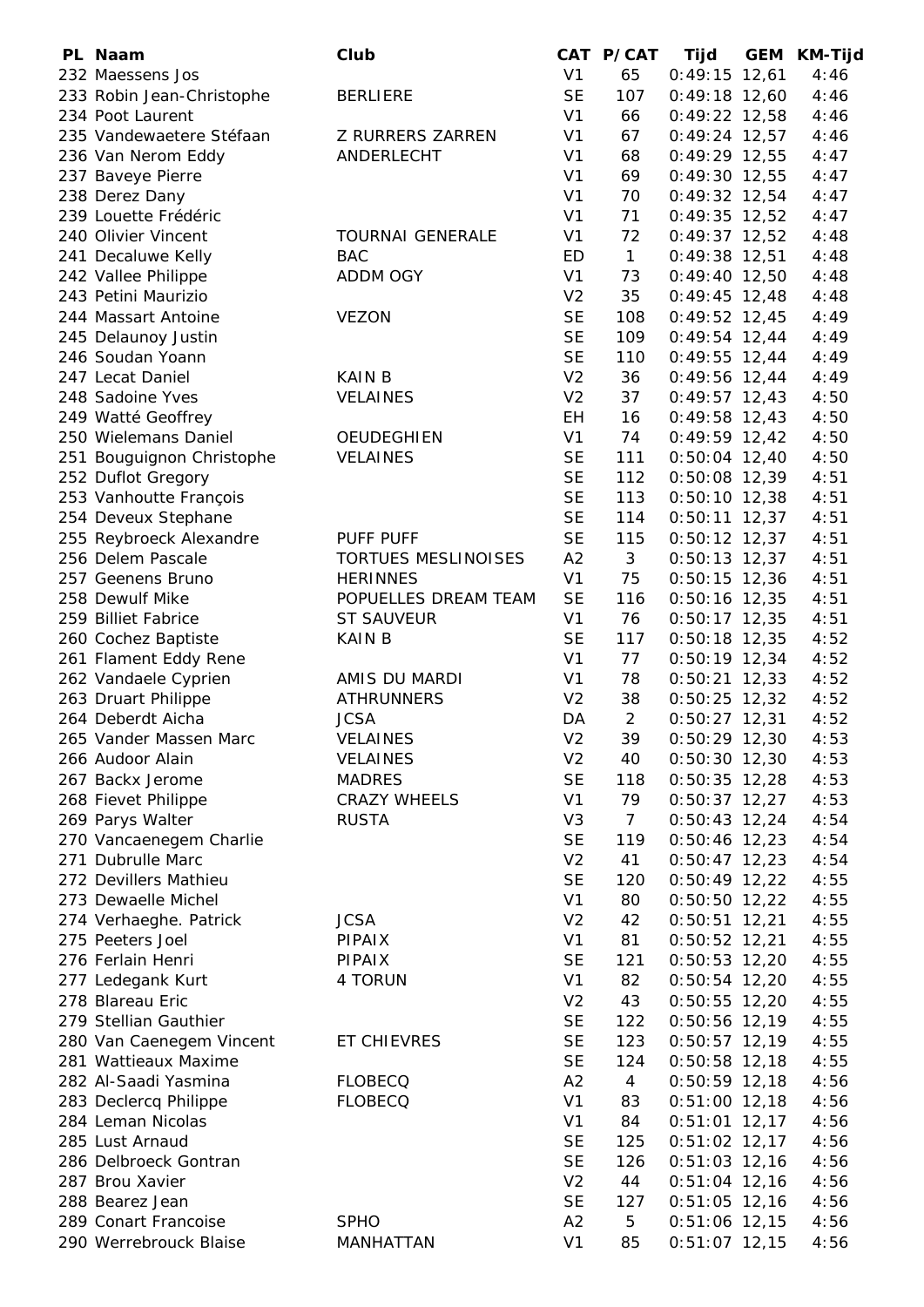| PL Naam                     | Club                       |                | CAT P/CAT      | Tijd            | <b>GEM</b> | KM-Tijd |
|-----------------------------|----------------------------|----------------|----------------|-----------------|------------|---------|
| 291 Bourgi Patrick          | BASE3                      | V <sub>1</sub> | 86             | $0:51:08$ 12,14 |            | 4:56    |
| 292 Meuret Philippe         | AC BELOEIL                 | <b>SE</b>      | 128            | $0:51:11$ 12,13 |            | 4:57    |
| 293 Klorek Fabrice          | <b>VELAINES</b>            | V <sub>1</sub> | 87             | $0:51:12$ 12,13 |            | 4:57    |
| 294 Berton Jean-Marc        | <b>BAC</b>                 | V <sub>2</sub> | 45             | $0:51:13$ 12,12 |            | 4:57    |
| 295 Collie Marie-Jo         | <b>VELAINES</b>            | A <sub>3</sub> | $\mathbf{1}$   | $0:51:14$ 12,12 |            | 4:57    |
| 296 Flameng Laurent         | <b>FLOBECQ</b>             | <b>SE</b>      | 129            | $0:51:15$ 12,12 |            | 4:57    |
| 297 Mahee Marc              | <b>FLOBECQ</b>             | V <sub>2</sub> | 46             | $0:51:16$ 12,11 |            | 4:57    |
| 298 Maes André              | POPUELLES DREAM TEAM       | V <sub>2</sub> | 47             | $0:51:17$ 12,11 |            | 4:57    |
| 299 Flament Xavier          | <b>RANGERS BLATON</b>      | <b>SE</b>      | 130            | $0:51:18$ 12,11 |            | 4:57    |
| 300 Roty Michel             | <b>KAIN B</b>              | V <sub>3</sub> | 8              | $0:51:21$ 12,09 |            | 4:58    |
| 301 Coupez Kris             | Z RURRERS ZARREN           | V <sub>1</sub> | 88             | $0:51:23$ 12,09 |            | 4:58    |
| 302 Sevrin Patrick          | <b>JCSA</b>                | V <sub>2</sub> | 48             | $0:51:24$ 12,08 |            | 4:58    |
| 303 Vanoverskelds Dominique |                            | V <sub>1</sub> | 89             | $0:51:25$ 12,08 |            | 4:58    |
| 304 Devos Maxime            |                            | <b>SE</b>      | 131            | $0:51:26$ 12,07 |            | 4:58    |
| 305 Samain Pascal           | <b>TRIATH</b>              | V <sub>1</sub> | 90             | $0:51:28$ 12,07 |            | 4:58    |
| 306 De Poorter Samuel       |                            | <b>SE</b>      | 132            | $0:51:29$ 12,06 |            | 4:58    |
| 307 Cornu Pierre Jean       |                            | V <sub>1</sub> | 91             | $0:51:31$ 12,05 |            | 4:59    |
| 308 Matthys Pascal          |                            | <b>SE</b>      | 133            | $0:51:32$ 12,05 |            | 4:59    |
| 309 Houttequiet Stéphane    | POPUELLES DREAM TEAM       | V <sub>1</sub> | 92             | $0:51:33$ 12,05 |            | 4:59    |
| 310 Denys Thierry           |                            | V <sub>1</sub> | 93             | $0:51:35$ 12,04 |            | 4:59    |
| 311 Coqueriaux Philippe     | <b>BAC</b>                 | V <sub>1</sub> | 94             | $0:51:36$ 12,03 |            | 4:59    |
| 312 Schoorens Bruno         | <b>COACH RUNNING</b>       | V <sub>2</sub> | 49             | $0:51:38$ 12,03 |            | 4:59    |
| 313 Baland Ludovic          | <b>MADRES</b>              | <b>SE</b>      | 134            | $0:51:39$ 12,02 |            | 4:59    |
| 314 Bonnefois Mireille      | <b>MMM</b>                 | A1             | $\overline{4}$ | $0:51:40$ 12,02 |            | 5:00    |
| 315 De Munck Tanguy         | <b>TORTUES MESLINOISES</b> | <b>SE</b>      | 135            | $0:51:41$ 12,02 |            | 5:00    |
| 316 Delem Benoit            | TORTUES MESLINOISES        | <b>SE</b>      | 136            | $0:51:42$ 12,01 |            | 5:00    |
| 317 Durant Philippe         | <b>ADDM OGY</b>            | V <sub>1</sub> | 95             | $0:51:43$ 12,01 |            | 5:00    |
| 318 Durant Luc              | <b>RSCM</b>                | V <sub>1</sub> | 96             | $0:51:44$ 12,00 |            | 5:00    |
| 319 Clement Georges         | <b>PIPAIX</b>              | <b>SE</b>      | 137            | $0:51:45$ 12,00 |            | 5:00    |
| 320 Moreau Christophe       |                            | <b>SE</b>      | 138            | $0:51:46$ 12,00 |            | 5:00    |
| 321 Leclercq Anne           |                            | A1             | 5              | $0:51:47$ 11,99 |            | 5:00    |
| 322 Lefebvre Roland         | CAP TEAM                   | V <sub>2</sub> | 50             | $0:51:48$ 11,99 |            | 5:00    |
| 323 Frederic Jean Marie     | <b>BAC</b>                 | V <sub>1</sub> | 97             | $0:51:49$ 11,98 |            | 5:00    |
| 324 Frederic Jean-Pierre    | <b>BAC</b>                 | V <sub>1</sub> | 98             | $0:51:50$ 11,98 |            | 5:00    |
| 325 Destrebecq Yohan        | <b>SPHO</b>                | <b>SE</b>      | 139            | $0:51:51$ 11,98 |            | 5:01    |
| 326 Santy Rudy              | <b>COACH RUNNING</b>       | V <sub>1</sub> | 99             | $0:51:52$ 11,97 |            | 5:01    |
| 327 Moreau Edwin            |                            | <b>SE</b>      | 140            | $0:51:53$ 11,97 |            | 5:01    |
| 328 Vanderghinste Alexandre |                            | <b>SE</b>      | 141            | $0:51:54$ 11,97 |            | 5:01    |
| 329 Bultreys Michel         |                            | V <sub>1</sub> | 100            | $0:51:55$ 11,96 |            | 5:01    |
| 330 Tesson Yves             |                            | V <sub>1</sub> | 101            | $0:51:58$ 11,95 |            | 5:01    |
| 331 Englebert Xavier        | <b>BAC</b>                 | <b>SE</b>      | 142            | $0:52:03$ 11,93 |            | 5:02    |
| 332 Morleghem Fabien        |                            | EH             | 17             | $0:52:04$ 11,93 |            | 5:02    |
| 333 Maes Geoffrey           |                            | <b>SE</b>      | 143            | $0:52:05$ 11,92 |            | 5:02    |
| 334 Hovin Benjamin          |                            | <b>SE</b>      | 144            | $0:52:06$ 11,92 |            | 5:02    |
| 335 Nef Ludovic             | <b>JUPITEAM</b>            | <b>SE</b>      | 145            | $0:52:07$ 11,92 |            | 5:02    |
| 336 Deman Olivier           | <b>BAC</b>                 | V <sub>1</sub> | 102            | $0:52:08$ 11,91 |            | 5:02    |
| 337 Laurent Nicolas         |                            | V <sub>1</sub> | 103            | $0:52:09$ 11,91 |            | 5:02    |
| 338 Lumen Emmanuel          |                            | <b>SE</b>      | 146            | $0:52:10$ 11,90 |            | 5:02    |
| 339 Dumoulin Sylvie         |                            | A1             | 6              | $0:52:11$ 11,90 |            | 5:03    |
| 340 Devoghel Bryan          | <b>MMM</b>                 | EH             | 18             | $0:52:12$ 11,90 |            | 5:03    |
| 341 Morleghem Stephane      |                            | V <sub>1</sub> | 104            | $0:52:13$ 11,89 |            | 5:03    |
| 342 Berthe Alexandre        | <b>TOURNAI GENERALE</b>    | <b>SE</b>      | 147            | $0:52:14$ 11,89 |            | 5:03    |
| 343 Mat Pierre              | <b>TOURNAI GENERALE</b>    | V <sub>1</sub> | 105            | $0:52:15$ 11,89 |            | 5:03    |
| 344 Catoire Frederic        | <b>JFL TEAM</b>            | <b>SE</b>      | 148            | $0:52:16$ 11,88 |            | 5:03    |
| 345 Debel José              | <b>KKS</b>                 | V <sub>2</sub> | 51             | $0:52:17$ 11,88 |            | 5:03    |
| 346 Delesie Jan             | <b>KKS</b>                 | V <sub>3</sub> | 9              | $0:52:19$ 11,87 |            | 5:03    |
| 347 Duthoit Benedicte       | <b>HERINNES</b>            | A1             | $\overline{7}$ | $0:52:20$ 11,87 |            | 5:03    |
| 348 Berte Alexandre         |                            | V <sub>1</sub> | 106            | $0:52:22$ 11,86 |            | 5:04    |
| 349 Malghem Christophe      |                            | V <sub>1</sub> | 107            | $0:52:23$ 11,85 |            | 5:04    |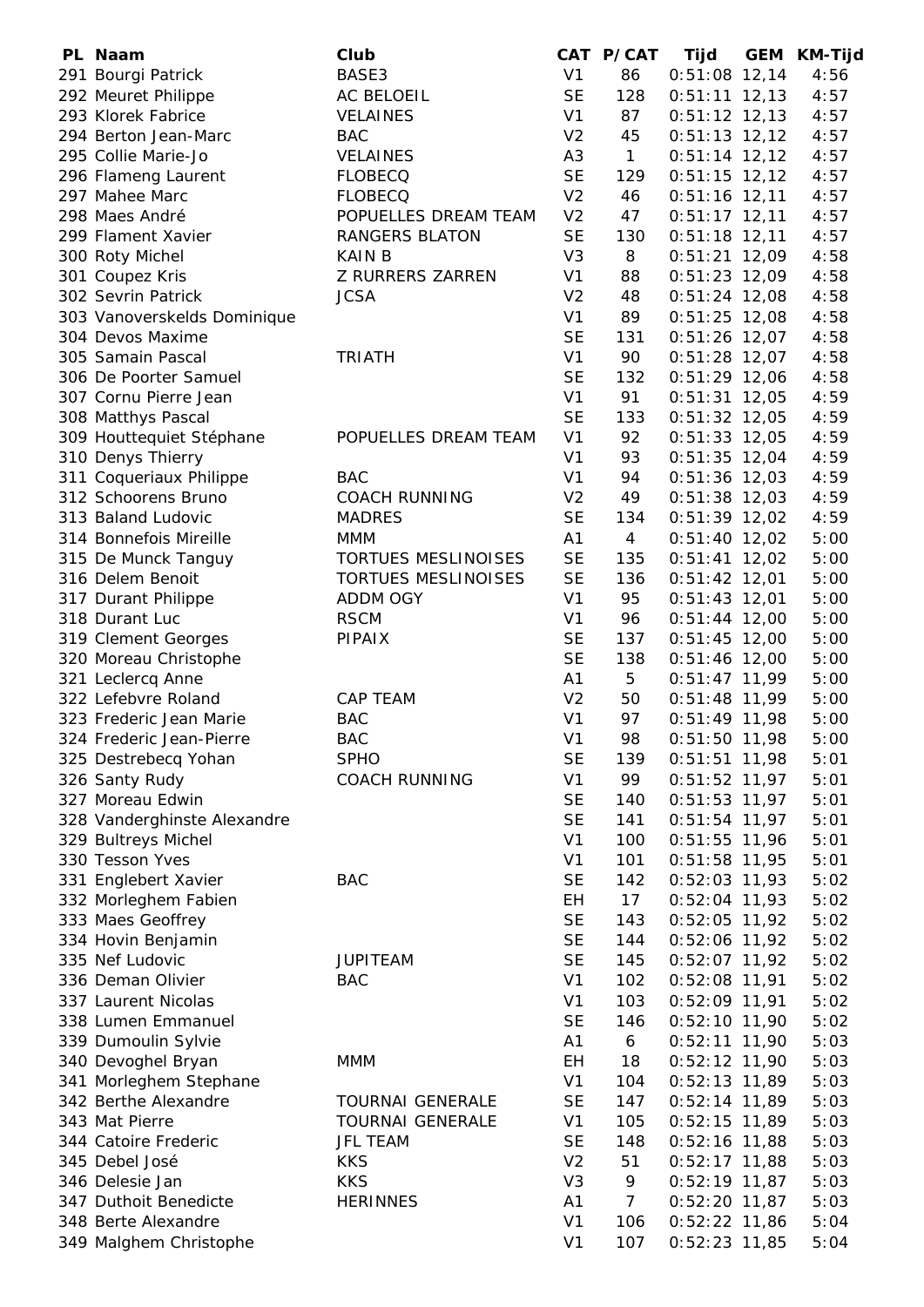| PL Naam                                      | Club                     |                | CAT P/CAT      | Tijd            | GEM KM-Tijd |
|----------------------------------------------|--------------------------|----------------|----------------|-----------------|-------------|
| 350 Ramu Annick                              | <b>KAIN B</b>            | A2             | 6              | $0:52:24$ 11,85 | 5:04        |
| 351 Vandaele Helene                          | PIPAIX                   | DA             | 3              | $0:52:26$ 11,84 | 5:04        |
| 352 Vanbokestal Elodie                       | AC BELOEIL               | DA             | $\overline{4}$ | $0:52:29$ 11,83 | 5:04        |
| 353 Graf Olivier                             |                          | <b>SE</b>      | 149            | $0:52:30$ 11,83 | 5:04        |
| 354 Graf Julien                              |                          | <b>SE</b>      | 150            | $0:52:31$ 11,82 | 5:04        |
| 355 Mahieu Eddy                              | <b>PIPAIX</b>            | V <sub>1</sub> | 108            | $0:52:32$ 11,82 | 5:05        |
| 356 Deslee Eric                              | <b>KAIN B</b>            | V <sub>2</sub> | 52             | $0:52:34$ 11,81 | 5:05        |
| 357 Delval Valentin                          |                          | <b>SE</b>      | 151            | $0:52:35$ 11,81 | 5:05        |
| 358 Divita Rocco                             | <b>JCSA</b>              | V <sub>3</sub> | 10             | $0:52:36$ 11,81 | 5:05        |
| 359 Dewulf Gregory                           |                          | V <sub>1</sub> | 109            | $0:52:39$ 11,79 | 5:05        |
| 360 Dervaux Jean Paul                        | <b>JCSA</b>              | V <sub>2</sub> | 53             | $0:52:46$ 11,77 | 5:06        |
| 361 Moulin. Luc                              |                          | V <sub>1</sub> | 110            | $0:52:47$ 11,77 | 5:06        |
| 362 Carlier Bruno                            | <b>VELAINES</b>          | V <sub>2</sub> | 54             | $0:52:49$ 11,76 | 5:06        |
| 363 Dewitte Fabienne                         |                          | A1             | 8              | $0:52:50$ 11,75 | 5:06        |
| 364 Detournay Jean Bernard                   |                          | V <sub>1</sub> | 111            | $0:52:54$ 11,74 | 5:07        |
| 365 Dereppe Magali                           |                          | DA             | 5              | $0:52:58$ 11,72 | 5:07        |
| 366 Legley Bertrand                          |                          | <b>SE</b>      | 152            | $0:52:59$ 11,72 | 5:07        |
| 367 Friquet Jean Noël                        | <b>PIPAIX</b>            | V <sub>1</sub> | 112            | $0:53:00$ 11,72 | 5:07        |
| 368 Noulez Dimitri                           |                          | <b>SE</b>      | 153            | $0:53:01$ 11,71 | 5:07        |
| 369 Caby Bernard                             | <b>JCSA</b>              | V <sub>2</sub> | 55             | $0:53:07$ 11,69 | 5:08        |
| 370 Michiels Philippe                        |                          | V <sub>2</sub> | 56             | $0:53:09$ 11,68 | 5:08        |
| 371 Leplae Jean Yves                         | <b>FLOC</b>              | V <sub>2</sub> | 57             | $0:53:10$ 11,68 | 5:08        |
| 372 Carpentier Joel                          | <b>VELAINES</b>          | V <sub>2</sub> | 58             | $0:53:14$ 11,67 | 5:09        |
| 373 Depelchin Martine                        | <b>COACH RUNNING</b>     | A2             | $\overline{7}$ | $0:53:15$ 11,66 | 5:09        |
| 374 Depuydt Mieke                            | Z RURRERS ZARREN         | DA             | 6              | $0:53:22$ 11,64 | 5:09        |
| 375 Delcour Nelly                            | <b>SPHO</b>              | A2             | 8              | $0:53:23$ 11,63 | 5:09        |
| 376 Delbroucq David                          | <b>JCSA</b>              | <b>SE</b>      | 154            | $0:53:24$ 11,63 | 5:10        |
| 377 Musumeci Bruno                           | <b>JCSA</b>              | V <sub>2</sub> | 59             | $0:53:25$ 11,63 | 5:10        |
| 378 Portante Frederic                        | <b>SPHO</b>              | <b>SE</b>      | 155            | $0:53:27$ 11,62 | 5:10        |
| 379 Bonnier Mathieu                          |                          | <b>SE</b>      | 156            | $0:53:28$ 11,61 | 5:10        |
| 380 Salome Michel                            |                          | V <sub>1</sub> | 113            | $0:53:29$ 11,61 | 5:10        |
| 381 Lochenie Didier                          | <b>JCSA</b>              | V <sub>1</sub> | 114            | $0:53:30$ 11,61 | 5:10        |
| 382 Deboever Estelle                         |                          | DA             | 7 <sup>7</sup> | $0:53:31$ 11,60 | 5:10        |
| 383 Rohart Yannick                           | <b>VELAINES</b>          | V <sub>1</sub> | 115            | $0:53:32$ 11,60 | 5:10        |
| 384 Dezeque Dominique                        | <b>JCSA</b>              | V <sub>1</sub> | 116            | $0:53:34$ 11,59 | 5:11        |
| 385 Quintin Pierre                           | <b>BAC</b>               | V <sub>2</sub> | 60             | $0:53:35$ 11,59 | 5:11        |
| 386 Bekaert Christophe                       | MC BRIDE                 | V <sub>1</sub> | 117            | 0:53:36 11,59   | 5:11        |
| 387 Sange Dominique                          | CARSAT                   | V <sub>1</sub> | 118            | $0:53:37$ 11,58 | 5:11        |
| 388 Van Coppenolle Guillaume                 |                          | EH             | 19             | $0:53:38$ 11,58 | 5:11        |
| 389 Feys Thomas                              | <b>ACCROS 5 CLOCHERS</b> | <b>EH</b>      | 20             | $0:53:39$ 11,58 | 5:11        |
| 390 Petit Yannick                            | <b>TEMPLEUVE</b>         | <b>SE</b>      | 157            | $0:53:40$ 11,57 | 5:11        |
| 391 Haubruge Sebastien                       | UN GARS-UNE FILLE        | V <sub>1</sub> | 119            | $0:53:48$ 11,54 | 5:12        |
| 392 Vansteenbrugge Dominique                 | <b>HERINNES</b>          | A <sub>1</sub> | 9              | $0:53:49$ 11,54 | 5:12        |
| 393 De Rodder Eric                           | <b>BAC</b>               | V <sub>2</sub> | 61             | $0:53:50$ 11,54 | 5:12        |
| 394 Henry Mathieu                            | <b>HERINNES</b>          | <b>SE</b>      | 158            | $0:53:51$ 11,53 | 5:12        |
| 395 Campener Bernard                         | <b>BAC</b>               | V <sub>2</sub> | 62             | $0:53:52$ 11,53 | 5:12        |
| 396 Defoort Jean-Christophe                  |                          | <b>SE</b>      | 159            | $0:53:53$ 11,52 | 5:12        |
| 397 Descy Francois                           | ADJ                      | V <sub>2</sub> | 63             | $0:53:55$ 11,52 | 5:13        |
| 398 Lejeune Michael                          |                          | <b>SE</b>      | 160            | $0:53:58$ 11,51 | 5:13        |
| 399 D Hulster Jean Pierre                    | ATH                      | V <sub>2</sub> | 64             | $0:53:59$ 11,50 | 5:13        |
|                                              | <b>PRFM</b>              | A1             | 10             |                 | 5:13        |
| 400 Blanquart Lysiane<br>401 Morin Jean-Marc | <b>PRFM</b>              | V <sub>1</sub> | 120            | $0:54:00$ 11,50 | 5:13        |
|                                              |                          |                |                | $0:54:01$ 11,50 |             |
| 402 Legros David                             | LIMACE                   | <b>SE</b>      | 161            | $0:54:04$ 11,49 | 5:13        |
| 403 Lucas Philippe                           |                          | V <sub>2</sub> | 65             | $0:54:05$ 11,48 | 5:14        |
| 404 Raviart Flavie                           | <b>PIPAIX</b>            | ED             | $\overline{2}$ | $0:54:06$ 11,48 | 5:14        |
| 405 Dervaux Claude                           | <b>PIPAIX</b>            | V <sub>3</sub> | 11             | $0:54:07$ 11,48 | 5:14        |
| 406 Pluquet Marc                             | RUS HERSEAUX             | V <sub>2</sub> | 66             | $0:54:08$ 11,47 | 5:14        |
| 407 Graf Wilhelm                             |                          | V <sub>3</sub> | 12             | $0:54:09$ 11,47 | 5:14        |
| 408 Charles Stéphane                         | <b>HERINNES</b>          | <b>SE</b>      | 162            | $0:54:10$ 11,46 | 5:14        |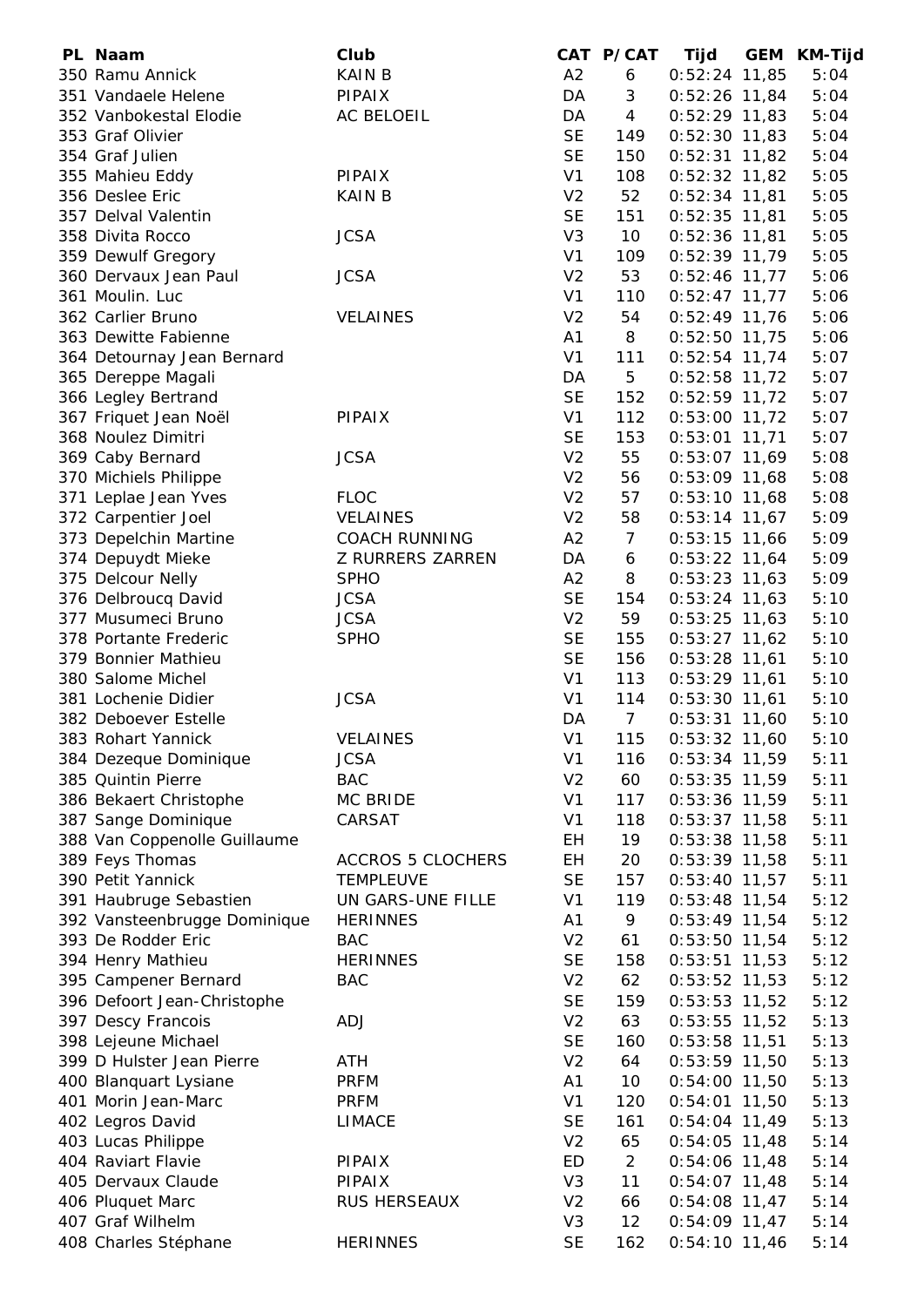| PL Naam                                         | Club                     |                 | CAT P/CAT      | Tijd            | <b>GEM</b> | <b>KM-Tijd</b> |
|-------------------------------------------------|--------------------------|-----------------|----------------|-----------------|------------|----------------|
| 409 Menart Cedric                               | <b>BAC</b>               | <b>SE</b>       | 163            | $0:54:15$ 11,45 |            | 5:14           |
| 410 Delcambre Philippe                          | <b>COACH RUNNING</b>     | V <sub>1</sub>  | 121            | $0:54:22$ 11,42 |            | 5:15           |
| 411 Biltresse Michel                            | <b>KAIN B</b>            | V <sub>3</sub>  | 13             | $0:54:24$ 11,42 |            | 5:15           |
| 412 De Craene Jean Philippe                     |                          | <b>SE</b>       | 164            | $0:54:26$ 11,41 |            | 5:16           |
| 413 Planchon Sylvie                             |                          | A <sub>1</sub>  | 11             | $0:54:27$ 11,40 |            | 5:16           |
| 414 Duvivier Dany                               | <b>BAC</b>               | V <sub>1</sub>  | 122            | $0:54:29$ 11,40 |            | 5:16           |
| 415 Miseri Gino                                 | <b>ADDM OGY</b>          | V <sub>1</sub>  | 123            | $0:54:30$ 11,39 |            | 5:16           |
| 416 Ladent Frédéric                             |                          | V <sub>2</sub>  | 67             | $0:54:32$ 11,39 |            | 5:16           |
| 417 Vandecaveye Olivier                         | ADDM OGY                 | <b>SE</b>       | 165            | $0:54:33$ 11,38 |            | 5:16           |
| 418 De Jaegere Jari                             | <b>NLT</b>               | <b>EH</b>       | 21             | $0:54:34$ 11,38 |            | 5:16           |
| 419 De Jaegere Andy                             |                          | V <sub>1</sub>  | 124            | $0:54:35$ 11,38 |            | 5:16           |
| 420 Courier Delphine                            | <b>TOURNAI</b>           | A <sub>1</sub>  | 12             | $0:54:37$ 11,37 |            | 5:17           |
| 421 Cuvelier Francs                             |                          | V <sub>2</sub>  | 68             | $0:54:38$ 11,37 |            | 5:17           |
| 422 Grulois Joseph                              | <b>JCSA</b>              | V <sub>3</sub>  | 14             | $0:54:45$ 11,34 |            | 5:17           |
| 423 Deberdt Dany                                | <b>JCSA</b>              | V <sub>3</sub>  | 15             | $0:54:48$ 11,33 |            | 5:18           |
| 424 Goeders Claudy                              |                          | V <sub>2</sub>  | 69             | $0:54:49$ 11,33 |            | 5:18           |
| 425 Tesse Maxime                                |                          | <b>SE</b>       | 166            | $0:55:00$ 11,29 |            | 5:19           |
| 426 Temperman Gaëtan                            | AMIS DU MARDI            | V <sub>1</sub>  | 125            | $0:55:01$ 11,29 |            | 5:19           |
| 427 Declercq Benoit                             | JC BRIN D ZINC           | <b>SE</b>       | 167            | $0:55:05$ 11,27 |            | 5:19           |
| 428 Delbecq Emilie                              | <b>SPHO</b>              | DA              | 8              | $0:55:06$ 11,27 |            | 5:19           |
| 429 Martroye Line                               | <b>HERINNES</b>          | DA              | 9              | $0:55:07$ 11,27 |            | 5:20           |
| 430 Vanderhaegen Jacques                        | <b>VELAINES</b>          | V <sub>2</sub>  | 70             | $0:55:09$ 11,26 |            | 5:20           |
| 431 Brisme Michel                               | <b>PIPAIX</b>            | V <sub>3</sub>  | 16             | $0:55:10$ 11,26 |            | 5:20           |
| 432 Winterbeek Caroline                         | <b>HERINNES</b>          | A <sub>1</sub>  | 13             | $0:55:11$ 11,25 |            | 5:20           |
| 433 Calonne Anne-Sophie                         | <b>SPHO</b>              | DA              | 10             | $0:55:12$ 11,25 |            | 5:20           |
| 434 Devos Sebastien                             | <b>KAIN B</b>            | <b>SE</b>       | 168            | $0:55:13$ 11,25 |            | 5:20           |
| 435 Michel Jacques                              |                          | V <sub>2</sub>  | 71             | $0:55:14$ 11,24 |            | 5:20           |
| 436 Pauwels Jean-Paul                           | <b>SUKCESTFOU</b>        | V <sub>2</sub>  | 72             | $0:55:16$ 11,24 |            | 5:20           |
| 437 Hespel David                                | <b>TRIGT</b>             | <b>SE</b>       | 169            | $0:55:18$ 11,23 |            | 5:21           |
| 438 Dervaux Thibaut                             |                          | <b>EH</b>       | 22             | $0:55:19$ 11,23 |            | 5:21           |
| 439 Manteau Guillaume                           |                          | <b>SE</b>       | 170            | $0:55:20$ 11,22 |            | 5:21           |
| 440 Dupont Ethel                                | <b>ACCROS 5 CLOCHERS</b> | A <sub>1</sub>  | 14             | $0:55:27$ 11,20 |            | 5:21           |
| 441 Schoonooghe Erwin                           | <b>VELAINES</b>          | V <sub>1</sub>  | 126            | $0:55:28$ 11,20 |            | 5:22           |
| 442 Stevens Laurent                             | <b>ACCROS 5 CLOCHERS</b> | <b>SE</b>       | 171            | $0:55:29$ 11,19 |            | 5:22           |
|                                                 | AC BELOEIL               | V <sub>3</sub>  |                | $0:55:30$ 11,19 |            | 5:22           |
| 443 Haubourdin Bruno<br>444 Dederwaerder Leslie | <b>VELAINES</b>          |                 | 17<br>11       | $0:55:34$ 11,18 |            | 5:22           |
| 445 Hache Manu                                  |                          | DA<br><b>SE</b> |                |                 |            |                |
|                                                 | <b>TOURNAI GENERALE</b>  |                 | 172            | $0:55:35$ 11,17 |            | 5:22           |
| 446 Cousse Christophe                           | <b>VELAINES</b>          | V <sub>1</sub>  | 127            | $0:55:36$ 11,17 |            | 5:22           |
| 447 Moutury Ludovic                             | <b>ZOOMER</b>            | <b>SE</b>       | 173            | $0:55:37$ 11,17 |            | 5:22           |
| 448 Dumortier Fabien                            |                          | <b>SE</b>       | 174            | $0:55:38$ 11,16 |            | 5:23           |
| 449 Bruneau Chantal                             | <b>PIPAIX</b>            | A2              | 9              | $0:55:39$ 11,16 |            | 5:23           |
| 450 Dubois Celia                                |                          | DA              | 12             | $0:55:40$ 11,16 |            | 5:23           |
| 451 Villee Vincent                              | <b>JCSA</b>              | V <sub>1</sub>  | 128            | $0:55:41$ 11,15 |            | 5:23           |
| 452 Maenhout Rudi                               | LESDAIN D LA MER         | V <sub>1</sub>  | 129            | $0:55:42$ 11,15 |            | 5:23           |
| 453 Hempte Sylvie                               | <b>VELAINES</b>          | A2              | 10             | $0:55:44$ 11,14 |            | 5:23           |
| 454 Campener Francois                           | <b>BAC</b>               | <b>SE</b>       | 175            | $0:55:50$ 11,12 |            | 5:24           |
| 455 Glorieux Camille                            |                          | ED              | 3 <sup>1</sup> | $0:55:54$ 11,11 |            | 5:24           |
| 456 Froment Guillaume                           | <b>RHO</b>               | <b>SE</b>       | 176            | $0:55:59$ 11,09 |            | 5:25           |
| 457 Bernard Cécile                              | <b>TDT</b>               | A1              | 15             | $0:56:01$ 11,09 |            | 5:25           |
| 458 Lefebvre Marie Jeanne                       | <b>COACH RUNNING</b>     | DA              | 13             | $0:56:03$ 11,08 |            | 5:25           |
| 459 Delcroix Luc                                |                          | V <sub>1</sub>  | 130            | $0:56:04$ 11,08 |            | 5:25           |
| 460 Mullie Jean Marc                            |                          | V <sub>1</sub>  | 131            | 0:56:06 11,07   |            | 5:25           |
| 461 Delannay Samuel                             |                          | <b>SE</b>       | 177            | $0:56:11$ 11,05 |            | 5:26           |
| 462 Perrot Georges                              |                          | V <sub>1</sub>  | 132            | $0:56:13$ 11,05 |            | 5:26           |
| 463 Leroy Chantal                               |                          | V <sub>2</sub>  | 73             | $0:56:14$ 11,04 |            | 5:26           |
| 464 Olivier Pierre                              |                          | V <sub>1</sub>  | 133            | $0:56:16$ 11,04 |            | 5:26           |
| 465 Feys Nicolas                                | <b>ACCROS 5 CLOCHERS</b> | <b>SE</b>       | 178            | $0:56:17$ 11,03 |            | 5:26           |
| 466 Meuris Philippe                             | <b>KAIN B</b>            | V <sub>2</sub>  | 74             | $0:56:18$ 11,03 |            | 5:26           |
| 467 Leclercq Philippe                           | <b>ACCROS 5 CLOCHERS</b> | V <sub>1</sub>  | 134            | $0:56:19$ 11,03 |            | 5:26           |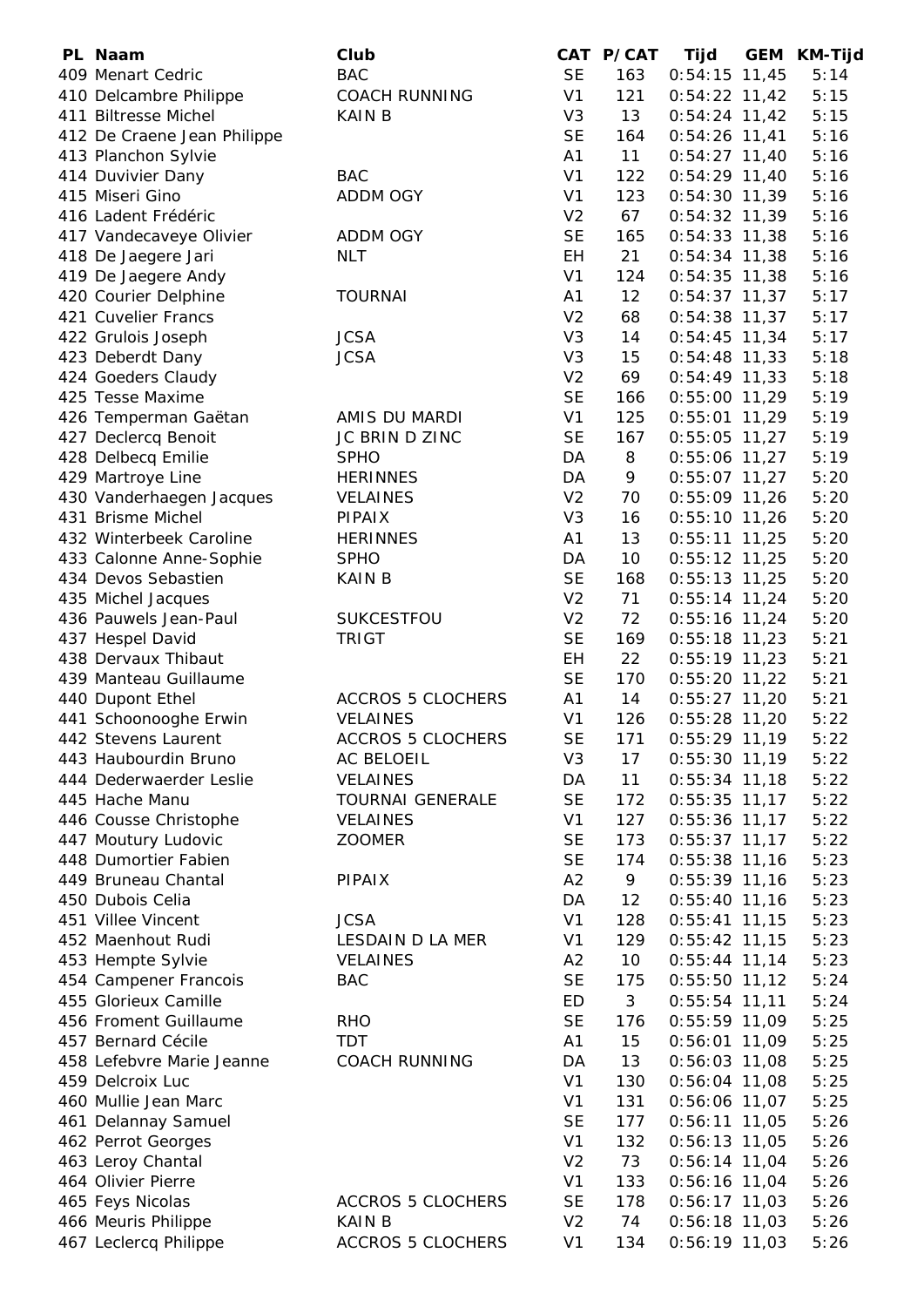| PL Naam                                        | Club                       |                      | CAT P/CAT      | Tijd                               | <b>GEM KM-Tijd</b> |
|------------------------------------------------|----------------------------|----------------------|----------------|------------------------------------|--------------------|
| 468 Potar Sylvia                               | SUKCESTFOU                 | A1                   | 16             | $0:56:20$ 11,02                    | 5:27               |
| 469 Hautecoeur Laurent                         |                            | V <sub>1</sub>       | 135            | $0:56:21$ 11,02                    | 5:27               |
| 470 Graver Rudy                                | <b>VELAINES</b>            | V <sub>1</sub>       | 136            | $0:56:23$ 11,01                    | 5:27               |
| 471 Masquilier Sara                            |                            | A1                   | 17             | $0:56:28$ 11,00                    | 5:27               |
| 472 Evrard Fabienne                            |                            | A2                   | 11             | $0:56:32$ 10,98                    | 5:28               |
| 473 Cuvelier Luc                               | <b>TORTUES MESLINOISES</b> | V <sub>2</sub>       | 75             | $0:56:38$ 10,97                    | 5:28               |
| 474 Ottevaere Christophe                       | ADJ                        | V <sub>1</sub>       | 137            | $0:56:40$ 10,96                    | 5:29               |
| 475 Quivy Pascal                               | <b>RHO</b>                 | V <sub>1</sub>       | 138            | $0:56:44$ 10,95                    | 5:29               |
| 476 Verhaeghe Virginie                         |                            | A1                   | 18             | $0:56:45$ 10,94                    | 5:29               |
| 477 Frique Josée                               |                            | A <sub>3</sub>       | $\overline{2}$ | $0:56:49$ 10,93                    | 5:29               |
| 478 Demitri Cosimo                             | <b>TORTUES MESLINOISES</b> | V <sub>2</sub>       | 76             | $0:56:51$ 10,92                    | 5:30               |
| 479 Moulin Carole                              |                            | A1                   | 19             | $0:56:53$ 10,92                    | 5:30               |
| 480 Manche Patrick                             | <b>TEMPLEUVE</b>           | V <sub>1</sub>       | 139            | $0:56:54$ 10,91                    | 5:30               |
| 481 Meurisse Jean                              | <b>SPHO</b>                | V <sub>2</sub>       | 77             | $0:56:57$ 10,90                    | 5:30               |
| 482 Dedeurwaerder Ingrid                       |                            | DA                   | 14             | $0:57:00$ 10,89                    | 5:30               |
| 483 Coeuret Michel                             | <b>BAC</b>                 | V <sub>3</sub>       | 18             | $0:57:02$ 10,89                    | 5:31               |
| 484 Bernard Gwennael                           |                            | <b>SE</b>            | 179            | $0:57:04$ 10,88                    | 5:31               |
| 485 Style Olivier                              | <b>SPHO</b>                | V <sub>1</sub>       | 140            | $0:57:10$ 10,86                    | 5:31               |
| 486 Wattiez Johan                              | <b>ECLATES PERUWELZ</b>    | V <sub>1</sub>       | 141            | $0:57:14$ 10,85                    | 5:32               |
| 487 Ghjyselings Alexis                         |                            | EH                   | 23             | $0:57:18$ 10,84                    | 5:32               |
| 488 Vincent Olivier                            | <b>RS TEAM</b>             | <b>SE</b>            | 180            | $0:57:22$ 10,83                    | 5:33               |
| 489 Parent Jose                                | <b>TORTUES MESLINOISES</b> | V <sub>2</sub>       | 78             | $0:57:25$ 10,82                    | 5:33               |
| 490 Rustin Jean-Jacques                        | <b>AC BELOEIL</b>          | V <sub>1</sub>       | 142            | $0:57:26$ 10,81                    | 5:33               |
| 491 Gossiaux Serge                             |                            | V <sub>2</sub>       | 79             | $0:57:28$ 10,81                    | 5:33               |
| 492 Cuignez Philippe                           |                            | V <sub>2</sub>       | 80             | $0:57:34$ 10,79                    | 5:34               |
| 493 Gerard"** Bernard                          | <b>KAIN B</b>              | V <sub>3</sub>       | 19             | $0:57:35$ 10,78                    | 5:34               |
| 494 Dubois Jean Marie                          | <b>JCSA</b>                | V <sub>2</sub>       | 81             | $0:57:38$ 10,78                    | 5:34               |
| 495 Vancaenegem Valentin                       |                            | <b>SE</b>            | 181            | $0:57:41$ 10,77                    | 5:34               |
| 496 Bernard Jacques                            |                            | V <sub>2</sub>       | 82             | $0:57:42$ 10,76                    | 5:34               |
| 497 Tilleul Carine                             | <b>BERLIERE</b>            | A <sub>1</sub>       | 20             | $0:57:43$ 10,76                    | 5:35               |
| 498 Noullet Claude                             | <b>BERLIERE</b>            | V <sub>3</sub>       | 20             | $0:57:47$ 10,75                    | 5:35               |
| 499 De Coninck Hubert                          | <b>CAP TEAM</b>            | V <sub>1</sub>       | 143            | $0:57:48$ 10,74                    | 5:35               |
| 500 Dauw Fanny                                 | <b>VELAINES</b>            | A1                   | 21             | $0:57:49$ 10,74                    | 5:35               |
| 501 Monte Jean                                 | <b>BAC</b>                 | V <sub>2</sub>       | 83             | $0:57:50$ 10,74                    | 5:35               |
| 502 Dubuisson Patrick<br>503 Desmont Catherine | UN GARS-UNE FILLE          | V <sub>2</sub><br>A1 | 84<br>22       | $0:57:51$ 10,73<br>$0:57:53$ 10,73 | 5:35<br>5:36       |
| 504 Lequenne Anne                              | <b>VELAINES</b>            | A2                   | 12             | $0:57:54$ 10,73                    | 5:36               |
| 505 Jurquin Christian                          | <b>VELAINES</b>            | V <sub>1</sub>       | 144            | $0:57:56$ 10,72                    | 5:36               |
| 506 Bonnet Dorothee                            | <b>PRFM</b>                | A2                   | 13             | $0:57:57$ 10,72                    | 5:36               |
| 507 T Kindt Olivier                            | <b>VELAINES</b>            | V <sub>1</sub>       | 145            | $0:57:58$ 10,71                    | 5:36               |
| 508 Senelle Paul Valery                        | <b>VELAINES</b>            | V <sub>1</sub>       | 146            | $0:57:59$ 10,71                    | 5:36               |
| 509 Verrue Francis                             | <b>BAC</b>                 | V <sub>3</sub>       | 21             | $0:58:02$ 10,70                    | 5:36               |
| 510 Decoen Mathieu                             |                            | <b>SE</b>            | 182            | $0:58:05$ 10,69                    | 5:37               |
| 511 Allard Thierry                             | <b>ACCROS 5 CLOCHERS</b>   | V <sub>1</sub>       | 147            | $0:58:06$ 10,69                    | 5:37               |
| 512 Lamarche Bertrand                          | <b>ACCROS 5 CLOCHERS</b>   | V <sub>1</sub>       | 148            | $0:58:08$ 10,68                    | 5:37               |
| 513 Ghyselings Felicien                        |                            | <b>SE</b>            | 183            | $0:58:14$ 10,66                    | 5:38               |
| 514 Destrebecq Gery                            | <b>SPHO</b>                | V <sub>1</sub>       | 149            | $0:58:15$ 10,66                    | 5:38               |
| 515 Berthe Véronique                           | <b>HERINNES</b>            | A2                   | 14             | $0:58:23$ 10,64                    | 5:38               |
| 516 Duquesnes Francoise                        | <b>VELAINES</b>            | A2                   | 15             | $0:58:27$ 10,62                    | 5:39               |
| 517 Decot Alain                                | <b>JC BECLERS</b>          | V <sub>2</sub>       | 85             | $0:58:28$ 10,62                    | 5:39               |
| 518 Lefebvre Norbert                           | <b>VELAINES</b>            | V <sub>1</sub>       | 150            | $0:58:29$ 10,62                    | 5:39               |
| 519 Funduk Stéphanie                           |                            | A1                   | 23             | $0:58:30$ 10,62                    | 5:39               |
| 520 Orlandi Jean-Marie                         | <b>TEMPLEUVE</b>           | V <sub>3</sub>       | 22             | $0:58:31$ 10,61                    | 5:39               |
| 521 Poulaert Gery                              | PIPAIX                     | V <sub>1</sub>       | 151            | $0:58:32$ 10,61                    | 5:39               |
| 522 Leclercq Nancy                             | <b>KAIN B</b>              | A2                   | 16             | $0:58:37$ 10,59                    | 5:40               |
| 523 Louviau Edmond                             | <b>KAIN B</b>              | V <sub>3</sub>       | 23             | $0:58:40$ 10,59                    | 5:40               |
| 524 Vannieuwenhuyse Françoise                  |                            | A1                   | 24             | $0:58:42$ 10,58                    | 5:40               |
| 525 Meurist Joel                               |                            | V <sub>1</sub>       | 152            | $0:58:51$ 10,55                    | 5:41               |
| 526 Duc Eric                                   | <b>JCSA</b>                | V <sub>1</sub>       | 153            | $0:58:54$ 10,54                    | 5:41               |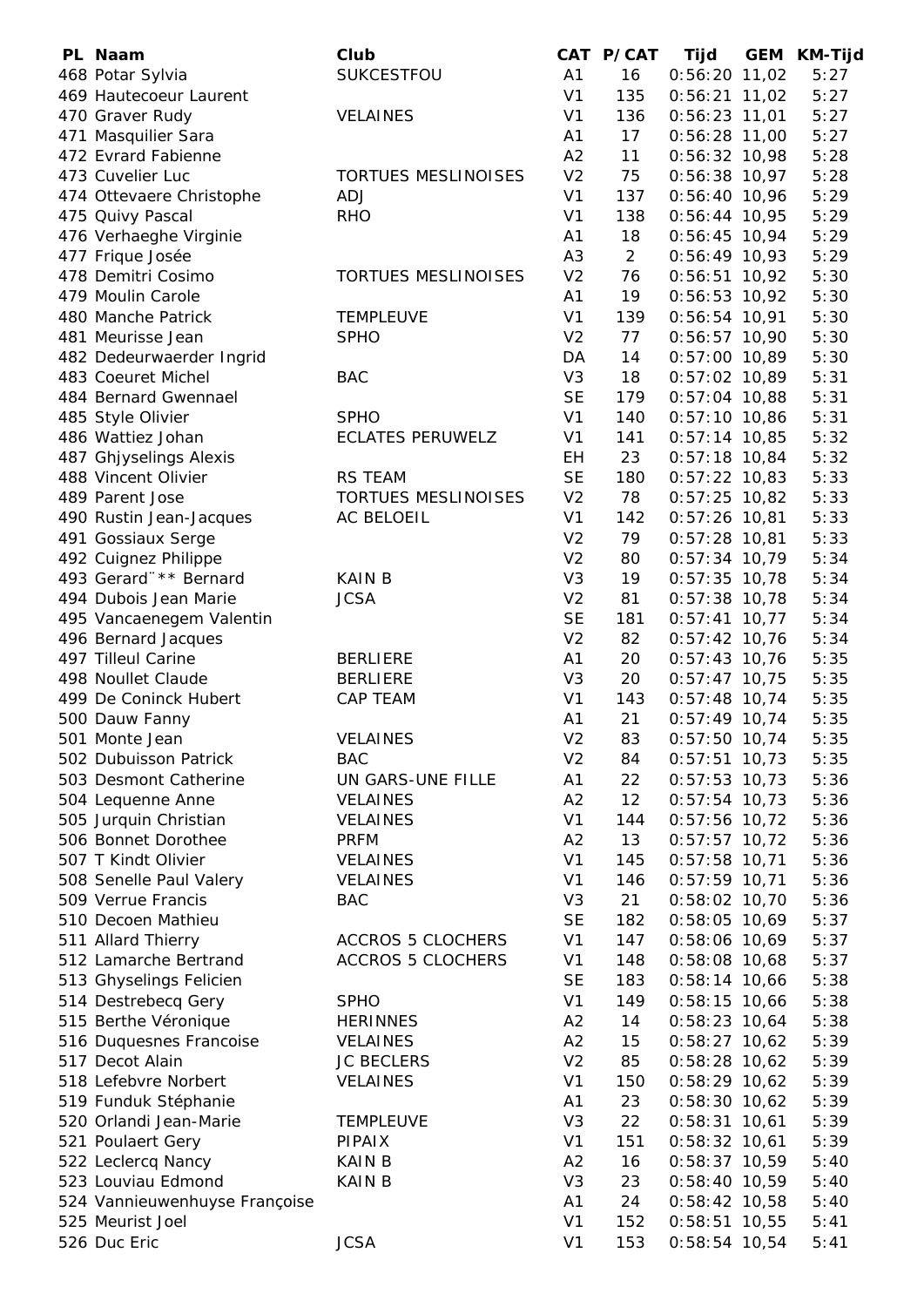| PL Naam                                     | Club                    |                | CAT P/CAT      | <b>Tijd</b>                        | <b>GEM</b> | <b>KM-Tijd</b> |
|---------------------------------------------|-------------------------|----------------|----------------|------------------------------------|------------|----------------|
| 527 Werbrouck Laurent                       |                         | <b>SE</b>      | 184            | $0:58:56$ 10,54                    |            | 5:42           |
| 528 Vandoorne Franky                        | <b>JCSA</b>             | V <sub>2</sub> | 86             | $0:59:06$ 10,51                    |            | 5:43           |
| 529 Mauroy Frederic                         | <b>SPHO</b>             | V <sub>1</sub> | 154            | $0:59:16$ 10,48                    |            | 5:44           |
| 530 Wannez Virginie                         |                         | A <sub>1</sub> | 25             | $0:59:20$ 10,47                    |            | 5:44           |
| 531 Verbanck Josiane                        | <b>JC ERWETEGEM</b>     | A <sub>3</sub> | 3              | $0:59:22$ 10,46                    |            | 5:44           |
| 532 Dachy Jean Paul                         | KAIN B                  | V <sub>3</sub> | 24             | $0:59:26$ 10,45                    |            | 5:45           |
| 533 Verbrigghe Florine                      |                         | DA             | 15             | $0:59:36$ 10,42                    |            | 5:46           |
| 534 Depelchin Daniel                        | <b>BAC</b>              | V <sub>2</sub> | 87             | $0:59:37$ 10,42                    |            | 5:46           |
| 535 Gonton Delphine                         |                         | DA             | 16             | $0:59:38$ 10,41                    |            | 5:46           |
| 536 Marliere Jérémy                         |                         | <b>SE</b>      | 185            | $0:59:50$ 10,38                    |            | 5:47           |
| 537 Deknudt Charles                         | <b>TOURNAI GENERALE</b> | <b>SE</b>      | 186            | $0:59:52$ 10,37                    |            | 5:47           |
| 538 Clerx Isabelle                          | <b>SPHO</b>             | A2             | 17             | $0:59:55$ 10,36                    |            | 5:47           |
| 539 Glorieux Thierry                        | VELAINES                | V <sub>1</sub> | 155            | $0:59:57$ 10,36                    |            | 5:48           |
| 540 Clinquart Jean Christophe               | ROAD RUNNING TOURNAI    | <b>SE</b>      | 187            | $1:00:00$ 10,35                    |            | 5:48           |
| 541 Morleghem Dorian                        |                         | <b>EH</b>      | 24             | $1:00:03$ 10,34                    |            | 5:48           |
| 542 Pierrart Berengere                      |                         | DA             | 17             | $1:00:08$ 10,33                    |            | 5:49           |
| 543 Boulkaert Ann                           | <b>Z RURRERS ZARREN</b> | A2             | 18             | $1:00:10$ 10,32                    |            | 5:49           |
| 544 Wattecamps David                        |                         | V <sub>1</sub> | 156            | $1:00:14$ 10,31                    |            | 5:49           |
| 545 Piquer Philippe                         | <b>RHO</b>              | V <sub>2</sub> | 88             | 1:00:19 10,30                      |            | 5:50           |
| 546 Frederic Marie-Chantal                  | <b>VELAINES</b>         | A2             | 19             | $1:00:20$ 10,29                    |            | 5:50           |
| 547 Bultot Jean Marie                       | <b>MAHYMOBILE</b>       | V <sub>3</sub> | 25             | 1:00:21 10,29                      |            | 5:50           |
| 548 Guilluy Véronique                       |                         | A2             | 20             | $1:00:31$ 10,26                    |            | 5:51           |
| 549 Moulin Baptiste                         |                         | <b>EH</b>      | 25             | $1:00:33$ 10,26                    |            | 5:51           |
| 550 Duveillier Angelique                    |                         | A1             | 26             | $1:00:40$ 10,24                    |            | 5:52           |
| 551 Debuchy Anne-Laure                      | <b>IOGGING DU MARDI</b> | DA             | 18             | $1:00:49$ 10,21                    |            | 5:53           |
| 552 Delvaux Laurent                         |                         | V <sub>1</sub> | 157            | $1:00:51$ 10,21                    |            | 5:53           |
| 553 Pennequin Sacha                         | <b>SPHO</b>             | <b>SE</b>      | 188            | $1:00:52$ 10,20                    |            | 5:53           |
| 554 Fervaille Fabienne                      | <b>PIPAIX</b>           | A2             | 21             | $1:00:57$ 10,19                    |            | 5:53           |
| 555 Leroy Pascal                            | <b>JC BECLERS</b>       | A2             | 22             | $1:01:03$ 10,17                    |            | 5:54           |
| 556 Malice Barbara                          |                         | A1             | 27             | $1:01:04$ 10,17                    |            | 5:54           |
| 557 Dumortier Jules                         | <b>BAC</b>              | V <sub>4</sub> | $\mathbf{1}$   | $1:01:11$ 10,15                    |            | 5:55           |
|                                             | <b>VELAINES</b>         | A1             | 28             | $1:01:12$ 10,15                    |            | 5:55           |
| 558 Denys Myriam<br>559 Deconinck Christian | <b>KAIN B</b>           | V <sub>2</sub> | 89             | $1:01:14$ 10,14                    |            | 5:55           |
|                                             | ROAD RUNNING TOURNAI    | V <sub>1</sub> | 158            |                                    |            | 5:55           |
| 560 Giacomello Norge                        |                         | <b>SE</b>      |                | $1:01:16$ 10,14<br>$1:01:19$ 10,13 |            |                |
| 561 Desprez Gregory                         |                         |                | 189            |                                    |            | 5:55           |
| 562 Dubar Florence                          | <b>VELAINES</b>         | A1             | 29             | $1:01:26$ 10,11                    |            | 5:56           |
| 563 Dendauw Adrien                          | <b>HERINNES</b>         | V <sub>2</sub> | 90             | $1:01:28$ 10,10                    |            | 5:56           |
| 564 Denis Gregory                           |                         | V <sub>1</sub> | 159            | $1:01:29$ 10,10                    |            | 5:56           |
| 565 Boucau William                          | <b>RHO</b>              | V <sub>1</sub> | 160            | $1:01:30$ 10,10                    |            | 5:57           |
| 566 Claes Tony                              |                         | <b>SE</b>      | 190            | $1:01:34$ 10,09                    |            | 5:57           |
| 567 Chevalier Claude                        | <b>VELAINES</b>         | V <sub>3</sub> | 26             | $1:01:42$ 10,06                    |            | 5:58           |
| 568 Deffernez Pierre                        |                         | <b>SE</b>      | 191            | $1:01:43$ 10,06                    |            | 5:58           |
| 569 Velghe Stéphane                         | ZATAC                   | V <sub>2</sub> | 91             | $1:01:44$ 10,06                    |            | 5:58           |
| 570 Defoirdt Stefaan                        |                         | V <sub>2</sub> | 92             | $1:01:45$ 10,06                    |            | 5:58           |
| 571 Cochez Jean Albert                      | <b>KAIN B</b>           | V <sub>2</sub> | 93             | $1:01:48$ 10,05                    |            | 5:58           |
| 572 Casier Ariane                           | <b>SPHO</b>             | A <sub>3</sub> | $\overline{4}$ | $1:01:49$ 10,05                    |            | 5:58           |
| 573 Francois Jose                           | <b>VELAINES</b>         | V <sub>2</sub> | 94             | 1:01:56 10,03                      |            | 5:59           |
| 574 Claerhout Filip                         | <b>JCSA</b>             | V <sub>2</sub> | 95             | $1:02:01$ 10,01                    |            | 6:00           |
| 575 Neerdaels Guido                         |                         | V <sub>1</sub> | 161            | $1:02:03$ 10,01                    |            | 6:00           |
| 576 Depauw Mickael                          |                         | <b>SE</b>      | 192            | 1:02:04 10,01                      |            | 6:00           |
| 577 Depauw Emmanuel                         | CAP TEAM                | V <sub>1</sub> | 162            | $1:02:08$ 9,99                     |            | 6:00           |
| 578 Dochy Laurent                           |                         | <b>SE</b>      | 193            | 1:02:21                            | 9,96       | 6:01           |
| 579 Baudry Jean Pierre                      | <b>KAIN B</b>           | V <sub>1</sub> | 163            | 1:02:27                            | 9,94       | 6:02           |
| 580 Delobelle Bernadette                    | <b>SPHO</b>             | A2             | 23             | $1:02:29$ 9,94                     |            | 6:02           |
| 581 Calonne Eddy                            | PIPAIX                  | V <sub>3</sub> | 27             | $1:02:30$ 9,94                     |            | 6:02           |
| 582 Picron Olivier                          | <b>SPHO</b>             | V <sub>1</sub> | 164            | 1:02:31                            | 9,93       | 6:02           |
| 583 Maton Michel                            | <b>SPHO</b>             | V <sub>1</sub> | 165            | 1:02:32                            | 9,93       | 6:03           |
| 584 De Vos Patrice                          |                         | V <sub>2</sub> | 96             | 1:02:33                            | 9,93       | 6:03           |
| 585 Galand Amelie                           |                         | DA             | 19             | $1:02:34$ 9,93                     |            | 6:03           |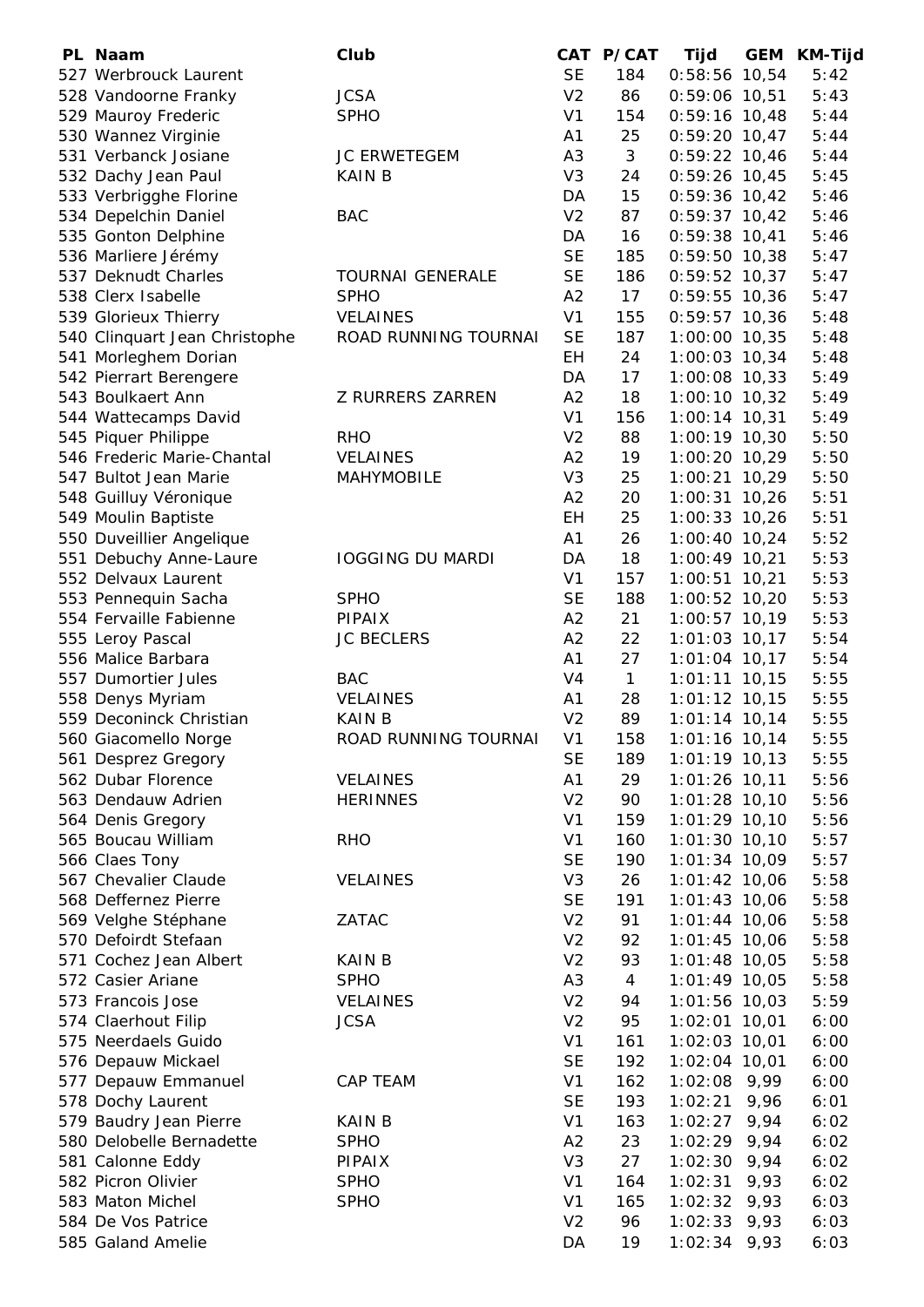| PL Naam                                     | Club                 |                      | CAT P/CAT | Tijd                      | <b>GEM</b>   | <b>KM-Tijd</b> |
|---------------------------------------------|----------------------|----------------------|-----------|---------------------------|--------------|----------------|
| 586 Wauquiez Bernard                        | <b>BAC</b>           | V <sub>3</sub>       | 28        | 1:02:37                   | 9,92         | 6:03           |
| 587 Lemoine Christelle                      |                      | A2                   | 24        | 1:02:44                   | 9,90         | 6:04           |
| 588 Gillot Damien                           | RANGERS BLATON       | <b>SE</b>            | 194       | 1:02:48                   | 9,89         | 6:04           |
| 589 Carlier Tania                           | <b>PRFM</b>          | DA                   | 20        | $1:02:49$ 9,89            |              | 6:04           |
| 590 Leleux Gery                             |                      | V <sub>2</sub>       | 97        | 1:02:50                   | 9,88         | 6:04           |
| 591 Fostroy Guillaume                       | <b>PRFM</b>          | <b>SE</b>            | 195       | 1:02:52                   | 9,88         | 6:04           |
| 592 Guysens Francis                         |                      | V <sub>3</sub>       | 29        | 1:02:54                   | 9,87         | 6:05           |
| 593 Cappon Bernard                          |                      | V <sub>3</sub>       | 30        | 1:02:56                   | 9,87         | 6:05           |
| 594 Rassemont Gaetan                        | <b>ADDM OGY</b>      | <b>SE</b>            | 196       | 1:02:58                   | 9,86         | 6:05           |
| 595 Froidure Nadine                         |                      | A2                   | 25        | 1:03:03                   | 9,85         | 6:06           |
| 596 Dutilleul Anne Marie                    | <b>VELAINES</b>      | A <sub>3</sub>       | 5         | 1:03:08                   | 9,84         | 6:06           |
| 597 Nef Marc                                | <b>ADJ</b>           | V <sub>3</sub>       | 31        | 1:03:11                   | 9,83         | 6:06           |
| 598 Frappez Damien                          | PETITS ESPADONS      | <b>SE</b>            | 197       | 1:03:13                   | 9,82         | 6:06           |
| 599 Deneubourg Mathias                      |                      | EH                   | 26        | 1:03:14                   | 9,82         | 6:07           |
| 600 Deneubourg Gregory                      |                      | <b>SE</b>            | 198       | 1:03:15                   | 9,82         | 6:07           |
| 601 Chamart Caroline                        | <b>JC BECLERS</b>    | A2                   | 26        | $1:03:16$ 9,82            |              | 6:07           |
| 602 Peutte Sylvie                           | <b>VELAINES</b>      | A1                   | 30        | $1:03:20$ 9,81            |              | 6:07           |
| 603 Becquaert Eddy                          |                      | V <sub>3</sub>       | 32        | 1:03:21                   | 9,80         | 6:07           |
| 604 Marquant Thierry                        | <b>HERINNES</b>      | V <sub>1</sub>       | 166       | 1:03:22                   | 9,80         | 6:07           |
| 605 Ergo Philippe                           | <b>HERINNES</b>      | V <sub>1</sub>       | 167       | 1:03:23                   | 9,80         | 6:07           |
| 606 Faux Julie                              |                      | DA                   | 21        | 1:03:25                   | 9,79         | 6:08           |
| 607 Faux Daniel                             |                      | V <sub>2</sub>       | 98        | $1:03:29$ 9,78            |              | 6:08           |
| 608 Delcroix Delphine                       |                      | A1<br>V <sub>2</sub> | 31<br>99  | $1:03:32$ 9,77            |              | 6:08<br>6:09   |
| 609 Demarque Eric<br>610 Christiaens Noemie |                      | DA                   | 22        | $1:03:37$ 9,76<br>1:03:39 |              | 6:09           |
| 611 Catrycke Alice                          |                      | DA                   | 23        | 1:03:47                   | 9,76<br>9,74 | 6:10           |
| 612 Vantyghem Marie-Christine               |                      | A2                   | 27        | 1:04:03                   | 9,70         | 6:11           |
| 613 Chantry Axelle                          | POPUELLES DREAM TEAM | DA                   | 24        | 1:04:06                   | 9,69         | 6:12           |
| 614 Dubuisson Matthieu                      | POPUELLES DREAM TEAM | <b>SE</b>            | 199       | $1:04:07$ 9,69            |              | 6:12           |
| 615 Hinkeltz Carine                         |                      | A2                   | 28        | 1:04:10                   | 9,68         | 6:12           |
| 616 Malaterre Gilles                        | NO MACADAM STAR      | V <sub>2</sub>       | 100       | 1:04:18                   | 9,66         | 6:13           |
| 617 Demarque Julien                         |                      | <b>SE</b>            | 200       | $1:04:19$ 9,66            |              | 6:13           |
| 618 Vilain Marcel                           | <b>BAC</b>           | V <sub>3</sub>       | 33        | $1:04:22$ 9,65            |              | 6:13           |
| 619 Leconte Stéphanie                       |                      | A1                   | 32        | $1:04:23$ 9,65            |              | 6:13           |
| 620 Verleye Patrice                         | <b>VELAINES</b>      | V <sub>1</sub>       | 168       | $1:04:34$ 9,62            |              | 6:14           |
| 621 Boonaert Hilaire                        | <b>JCSA</b>          | V <sub>3</sub>       | 34        | $1:04:43$ 9,60            |              | 6:15           |
| 622 Delattre Guy                            | <b>JCSA</b>          | V <sub>4</sub>       | 2         | 1:05:16                   | 9,51         | 6:18           |
| 623 Binon Frédérique                        | <b>KAIN B</b>        | A1                   | 33        | 1:05:26                   | 9,49         | 6:19           |
| 624 Roty Monique                            | <b>KAIN B</b>        | A4                   | 33        | 1:05:54                   | 9,42         | 6:22           |
| 625 Capron Vincent                          | <b>AC BELOEIL</b>    | V <sub>1</sub>       | 169       | 1:05:56                   | 9,42         | 6:22           |
| 626 Vandendriessche Bruno                   | <b>ADJ</b>           | V <sub>2</sub>       | 101       | $1:06:12$ 9,38            |              | 6:24           |
| 627 Debsalmont Marion                       |                      | DA                   | 25        | $1:06:14$ 9,38            |              | 6:24           |
| 628 Vandevondele Florence                   |                      | DA                   | 26        | 1:06:45                   | 9,30         | 6:27           |
| 629 Collie Anne                             |                      | A1                   | 34        | 1:06:49                   | 9,29         | 6:27           |
| 630 Dupret Florence                         |                      | DA                   | 27        | 1:06:50                   | 9,29         | 6:27           |
| 631 Fontaine Guillaume                      |                      | <b>SE</b>            | 201       | 1:07:07                   | 9,25         | 6:29           |
| 632 Ovaere Philippe                         | RA POLICE TOURNAISIS | V <sub>1</sub>       | 170       | $1:07:34$ 9,19            |              | 6:32           |
| 633 Dubuisson Julie                         | POPUELLES DREAM TEAM | DA                   | 28        | $1:08:12$ 9,11            |              | 6:35           |
| 634 Lebailly Gaetan                         |                      | V <sub>1</sub>       | 171       | 1:08:29                   | 9,07         | 6:37           |
| 635 Depauw Fabienne                         | MAISON DU BIEN ETRE  | A2                   | 29        | 1:08:41                   | 9,04         | 6:38           |
| 636 Giacomello Oreste                       |                      | V <sub>2</sub>       | 102       | 1:08:44                   | 9,03         | 6:38           |
| 637 Pollet Laurence                         |                      | A1                   | 35        | 1:08:48                   | 9,03         | 6:39           |
| 638 Canart Jean Yves                        | <b>RHO</b>           | V <sub>2</sub>       | 103       | 1:09:11                   | 8,98         | 6:41           |
| 639 Martinage Emmanuel                      |                      | V <sub>1</sub>       | 172       | 1:09:37                   | 8,92         | 6:44           |
| 640 Carton Nicolas                          | <b>HERINNES</b>      | <b>SE</b>            | 202       | 1:10:00                   | 8,87         | 6:46           |
| 641 Landrieu Bruno                          |                      | V <sub>2</sub>       | 104       | 1:10:44                   | 8,78         | 6:50           |
| 642 Desbruyeres David                       |                      | EH                   | 27        | 1:10:45                   | 8,78         | 6:50           |
| 643 Desbruyeres Yves Marie                  |                      | V <sub>1</sub>       | 173       | $1:11:12$ 8,72            |              | 6:53           |
| 644 Gouranna Marie Fabiola                  | <b>VELAINES</b>      | A1                   | 36        | $1:11:19$ 8,71            |              | 6:53           |